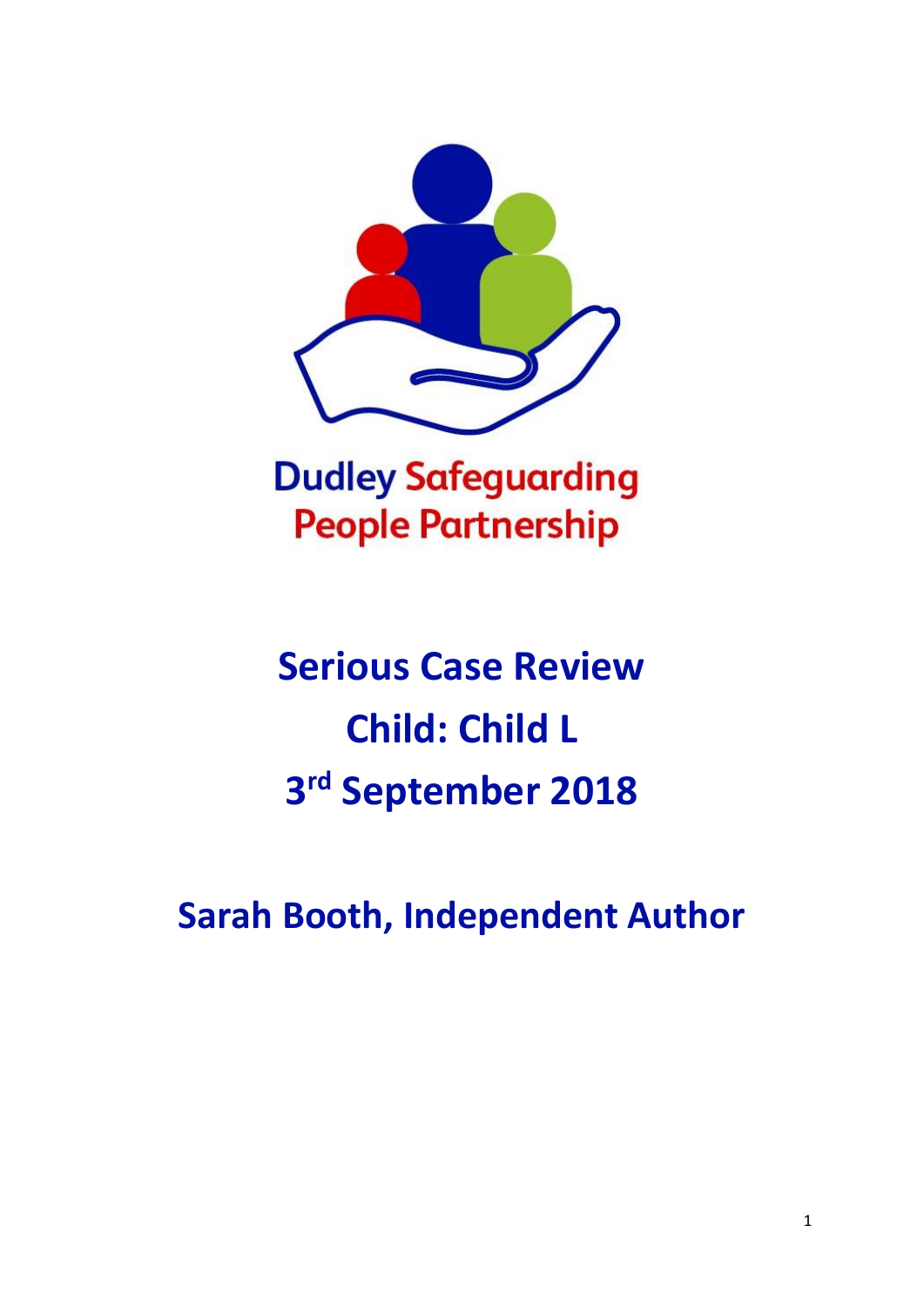## Contents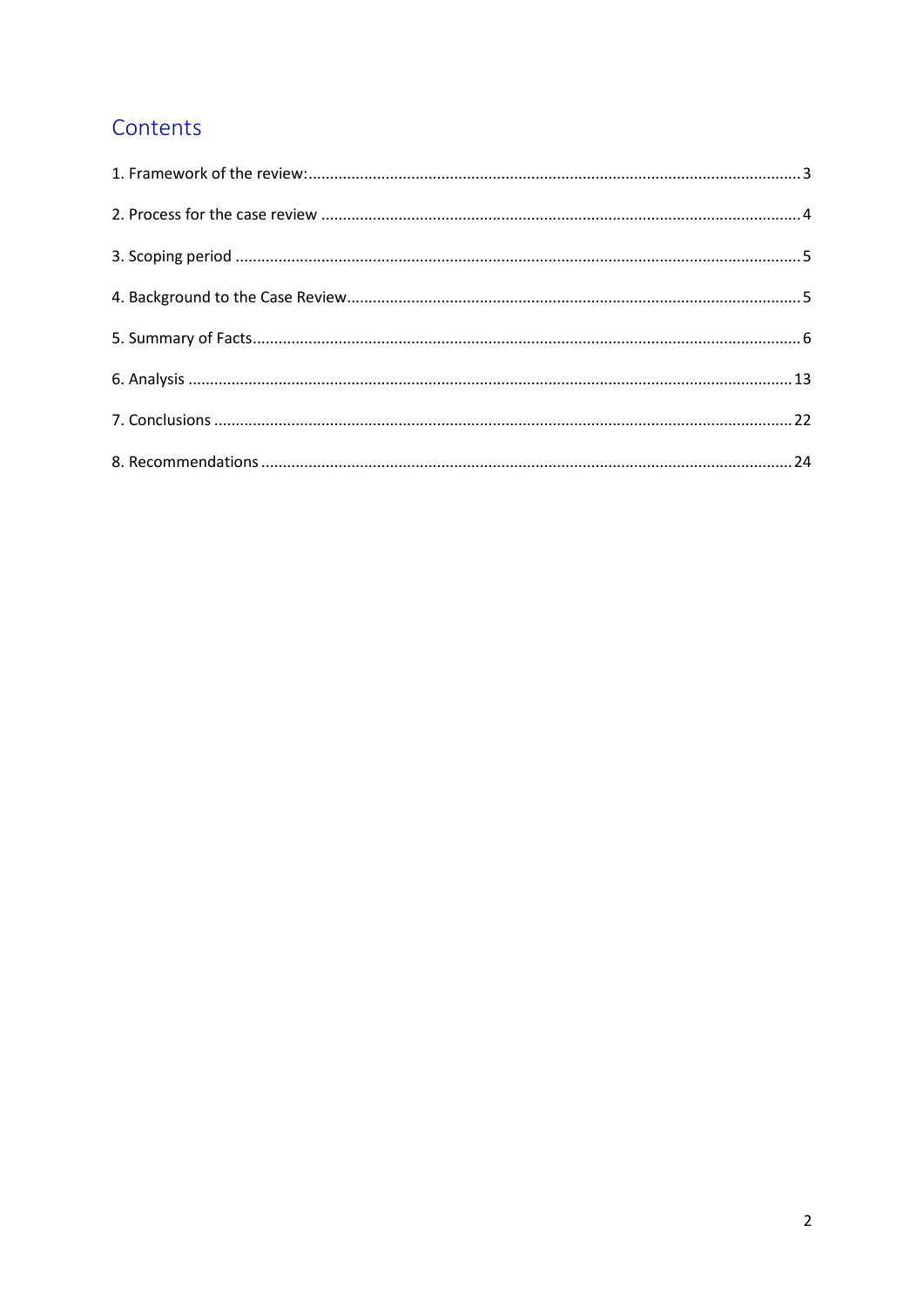## <span id="page-2-0"></span>1. Framework of the review:

1.1 Working Together to Safeguard Children 2018 contains the statutory guidance for undertaking Child Safeguarding Practice Reviews (CSPRs) when a serious child safeguarding cases has been reported. These are cases in which:

- abuse or neglect of a child is known or suspected and
- the child has died or been seriously harmed

1.2 Meeting the criteria does not mean that safeguarding partners must automatically carry out a local child safeguarding practice review. It is for them to determine whether a review is appropriate, taking into account that the overall purpose of a review is to identify improvements to practice.

1.3 Issues might appear to be the same in some child safeguarding cases but reasons for actions and behaviours may be different and so there may be different learning to be gained from similar cases. Decisions on whether to undertake reviews should be made transparently and the rationale communicated appropriately, including to families.

1.4 Some cases may not meet the definition of a 'serious child safeguarding case', but nevertheless raise issues of importance to the local area. They might, for example, include where there has been good practice, poor practice or where there have been 'near miss' events. Safeguarding partners may choose to undertake a local child safeguarding practice review in these or other circumstances. In this case, the rapid response meeting (RRM), which is a multi-agency meeting which takes place immediately after a child dies, concluded that the circumstances of the case should be referred to the Serious Case Review (SCR) panel. Scoping work was undertaken, which was presented to the panel. The panel concluded that the threshold was met for a SCR to be undertaken. The Independent Chair of the Local Safeguarding Children Board agreed with the decision of the panel.

1.5 The decision of the Independent Chair was presented to the National Panel, who agreed for a single agency review to be commissioned, however felt that the case fulfilled the criteria for a SCR as laid out in Working Together 2015 and, as the borough were in transition to the new arrangements, a SCR has been undertaken.

1.6 Child L died on 3<sup>rd</sup> September 2018. It has been established that the medical cause of death, as detailed in the report produced by the pathologist<sup>1</sup>, is 'best regarded' as 'airways obstruction in the context of co – sleeping'. She had been sleeping with her parents and sibling on the sofa. Parents provided blood samples for the purpose of toxicology tests, however the tests did not prove that they were significantly impaired by alcohol or drugs at the time of her death. There was evidence of recent usage of alcohol and drugs by both parents. They were cautioned for child neglect and drug possession offences. This was in relation to the home conditions at the time of Child L's death and the substances found<sup>2</sup>.

1.7 From the scoping information provided to the SCR panel it was evident that there had been information which indicated that Child L may be at risk of abuse or neglect, and there were concerns about how the agencies had worked together. The information which the panel considered as relevant is documented as follows<sup>3</sup>

 $1$  Report provided by Dr Alexander Jan Oldrich Kolar  $14$ <sup>th</sup> March 2018

<sup>2</sup> Information provided by the Police Senior Investigating Officer

<sup>3</sup> Minutes of Extraordinary Meeting SCR panel 14/09/2018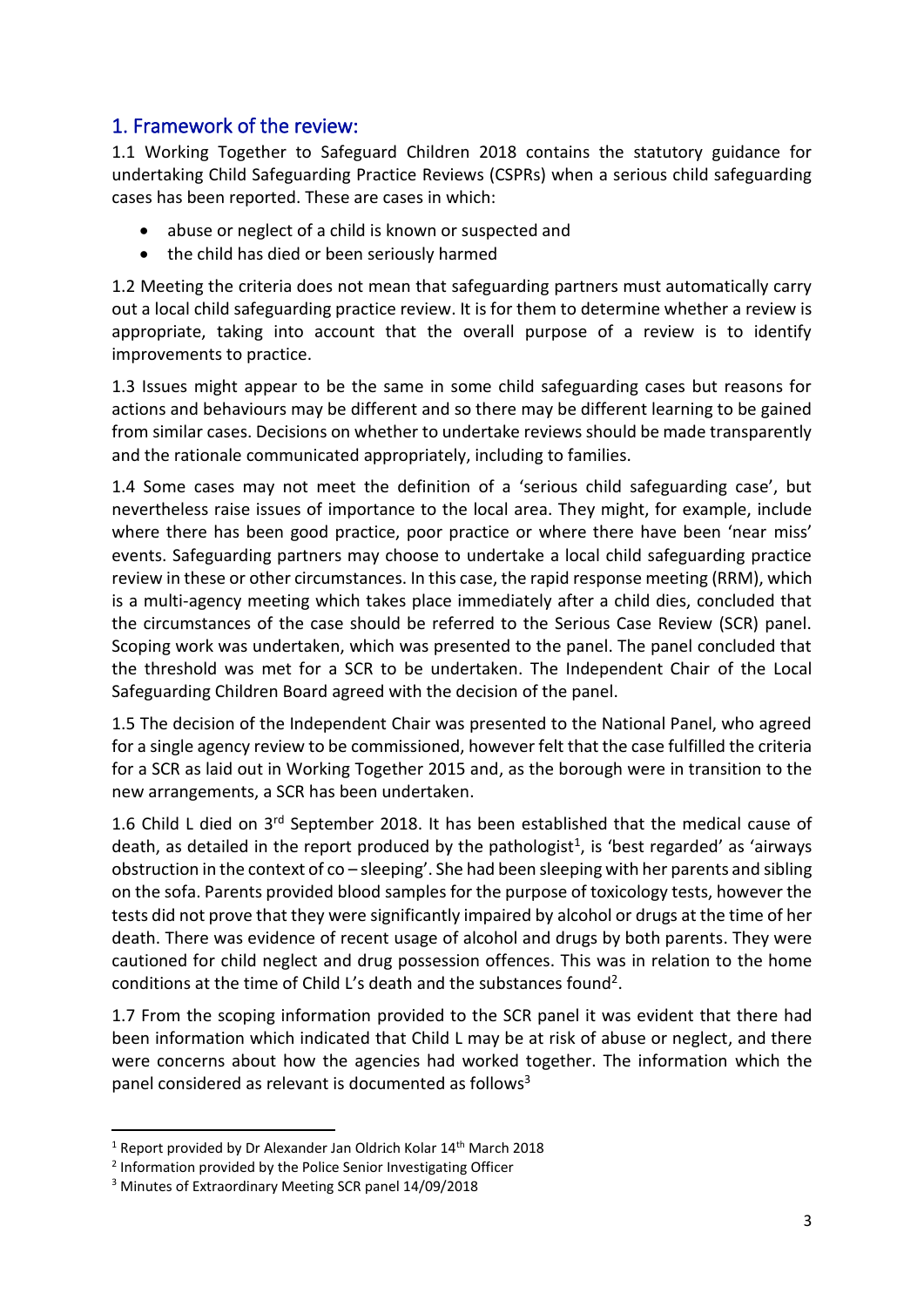- The home conditions at the time of Child L's death as stated in the referral document to the SCR panel<sup>4</sup>.
- Potentially, there were missed opportunities for engagement with the parents in a more proactive and supportive way to assist them in caring for their children.
- A referral had not been made to children's services about the home conditions.
- Evidence of substance misuse had been found within the premises, and there was information that the parents may have had convictions for offences involving drugs and alcohol. The use of these substances may have had a detrimental effect upon their ability to care for their children.
- The parents had provided different accounts in relation to where Child L had slept the night before. Her mother had stated she had put Child L to sleep in the moses basket. Her father had stated that he fell asleep with her on the sofa, which indicated that there was evidence of co-sleeping.
- There was a lack of information in respect of an older half sibling and the reasons why she lived with her maternal grandmother. If this had been explored it may have indicated that there were concerns in respect of Child L's parents' ability to care for her.
- Child L's father had a history of depression and anxiety.
- A sibling who also resided with Child L had a child protection medical and was found to be dirty and unkempt. A child protection medical in respect of the sibling living with maternal grandmother did not give any cause for concern.

These concerns did not appear to have been shared by agencies, and formed the basis of the requirement to carry out a SCR.

## <span id="page-3-0"></span>2. Process for the case review

2.1 The independent author met with the Safeguarding Board representatives and agreed the terms of reference, agencies involved and the scoping period.

#### 2.2 **Agencies involved and reports and chronologies required**

Three agencies have been identified as having contact with Child L and her family during the period of the review –

Dudley Clinical Commissioning Group (CCG) – GP services.

Black Country Partnership NHS Trust (BCPNHST) – Family Nurse Partnership, including the health visiting team.

Dudley Group NHS Foundation Trust (DGNHSFT) – midwifery, acute paediatrics, and accident and emergency.

Individual Management Reports (IMR) were requested from each of the above agencies. Each agency was also asked to record individual contacts during the scoping period with the family on a chronolater document. These documents, together with the information shared at the

<sup>4</sup> DSCB Referral form dated 05/09/2018 submitted to the SCR panel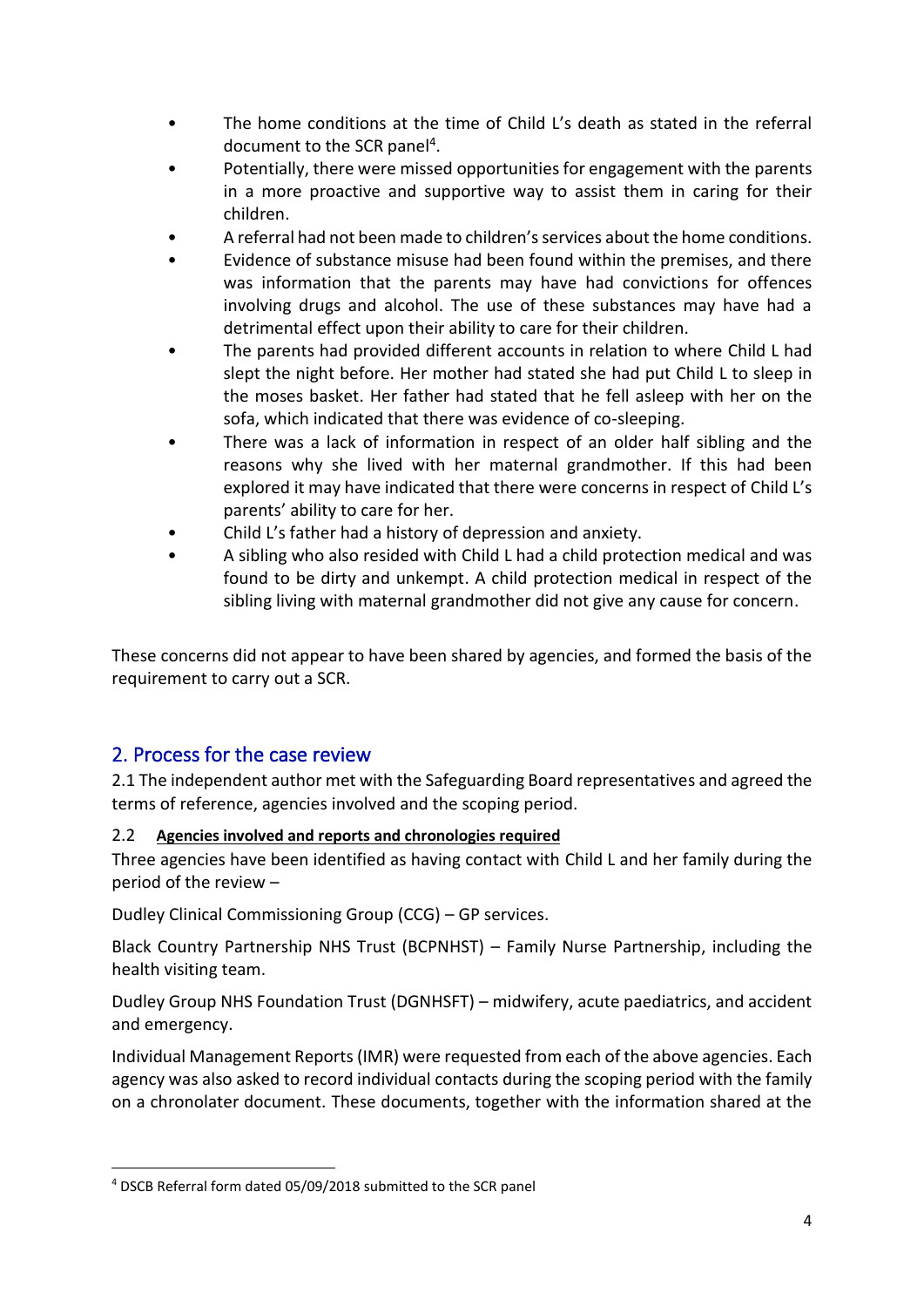RRM and the additional scoping information collated for the SCR panel have been utilised to compile this report.

2.3 An author's briefing event was convened, where the three IMR authors presented their agencies respective reports, which were subject of discussion and clarification.

2.4 The parents and maternal grandmother were made aware that the SCR was taking place, and were invited to meet with the independent author. They did not respond to the invitation. It would have been useful to have had this opportunity to gain an insight of the family and their experiences of the professionals involved.

## <span id="page-4-0"></span>3. Scoping period

3.1 The scoping period commences in January 2016, which is the approximate date when mother would have conceived Emily, Child L's elder sibling. This period is necessary in order to understand the issues relevant to the pregnancy and the antenatal and postnatal period of Emily, and how they may have influenced professionals when the second pregnancy was reported.

3.2 The scoping period concludes on 3<sup>rd</sup> September 2018, the day Child L died.

## <span id="page-4-1"></span>4. Background to the Case Review

4.1The persons subject of the SCR are listed below. Their names have been changed in order to ensure anonymity is maintained as far as possible.

**Child L – aged under 3 months Jane - Mother, aged between 25 – 30 years John - Father, aged between 35 - 40 years Emily - Sibling, aged under 2 years** 

**Beth - daughter of Jane and half sibling of Child L and Emily, aged under 10 years, residing with Ann**

## **Ann – maternal Grandmother**

4.2 Child L lived with her mother, father and elder sibling, Emily, in a two bedroomed terraced house. Her older sibling, Beth, resides with maternal grandmother, Ann. John is not the father of Beth and her father has not been subject of this review. Following Child L's death, both Emily and Beth underwent Child Protection medicals. There were no concerns in respect of Beth, however Emily was found to be dirty and unkempt. The home address of Child L and her family was visited on the day she died by the Police and the lead nurse for child death. The following concerns were jointly documented by both professionals<sup>5</sup> -

<sup>5</sup> DSCB Referral form dated 05/09/2018 submitted to the SCR panel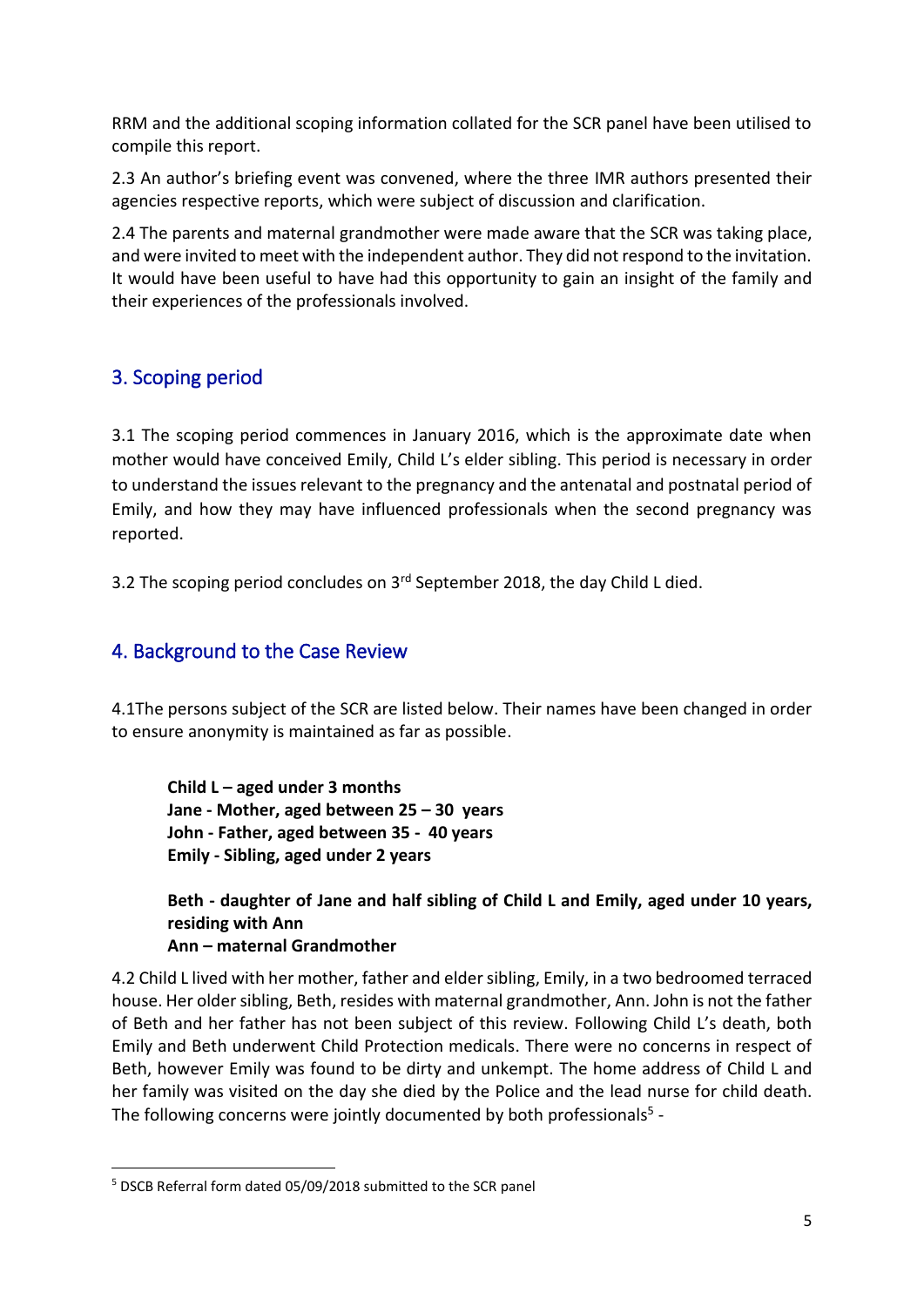- No evidence of baby feeding bottles and the sterilising unit was dry and had black mould within it
- Home was very chaotic and cluttered and several doors were obstructed with clutter
- The front room had floor to ceiling clutter, there were old clothes all over the room
- There was little food in the kitchen, with a bag of mouldy food on the floor
- The kitchen was cluttered and dirty
- There was drug paraphernalia around the house
- The beds were dirty with no bed covers
- There was cigarette ash on the floors with broken bottles and cups

From the information gathered, it appeared unlikely that the home conditions deteriorated to this extent in a short period of time, and the home had been visited by both the Community Midwives (CMW), on 27<sup>th</sup>June 2018, 1<sup>st</sup> and 5<sup>th</sup> July 2018, and a Health Visitor on 5<sup>th</sup> July 2018, 6<sup>th</sup> August 2018 and 16<sup>th</sup> August 2018, the last visit being 17 days before Child L died.

4.3 Prior to her death, Child L was assessed by the health visitor on 16<sup>th</sup> August 2018, and was seen to interact positively with Jane with good eye contact<sup>6</sup>. She demonstrated good interaction with her family. West Midlands Police investigated the circumstances surrounding the death of Child L and the involvement of Jane and John. Both parents have admitted the criminal offences of possession of cannabis and child neglect<sup>7</sup> and have received criminal cautions for both offences.

## <span id="page-5-0"></span>5. Summary of Facts

5.1 Child L was found unconscious at home on the morning of 3rd September 2018. Parents called for an ambulance at 06.18hrs; however death was confirmed at Russells Hall Hospital at 06.44 $hrs<sup>8</sup>$ .

5.2 When Jane and John were interviewed by West Midlands Police they admitted to taking drugs and alcohol during the evening before Child L died. They stated that Child L had been sleeping on the sofa with mother, father and older sibling rather than in the moses basket. When John woke up, he found that Child L was trapped between his body and the sofa. However, from the RRM it was established that when they were initially spoken to by health professionals and the police, they stated that Child L had been put to sleep the night before her death in a moses basket and they maintained this account until presented with the additional medical evidence below (point 5.3). The Senior Investigating Officer has described

<sup>6</sup> Chronolator document

<sup>&</sup>lt;sup>7</sup> The definition of neglect is outlined in section  $1(2)(a)$  of the 1933 Act. The offence is committed if a parent or the legal guardian, or other person legally liable to maintain a child or young person has wilfully neglected the child in a manner likely to cause injury to health by failing to provide adequate food, clothing, medical aid or lodging or, if having been unable to provide such items, they fail to take steps to procure them. <sup>8</sup> Dudley CCG IMR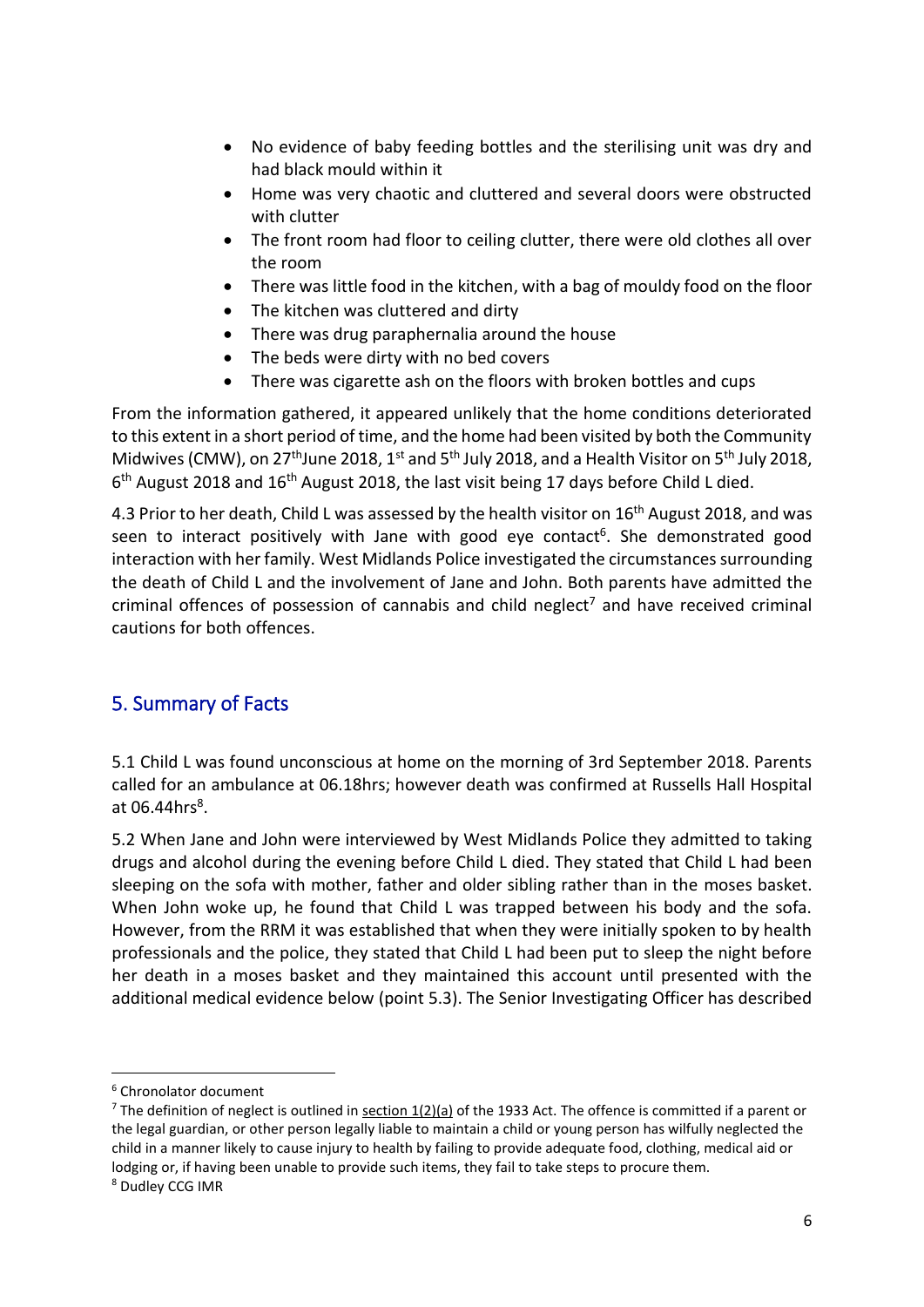the investigation as 'challenging' because of the inaccurate accounts provided by the parents initially<sup>9</sup>.

5.3 At the post death examination by police and the paediatrician, several parallel linear marks were noted on Child L's wrists and side, and there was a scratch to the back of the leg. Rigor mortis was well established on arrival at hospital. The marks were later considered to be consistent with overlay whilst on the sofa.

5.4 Child L's older sibling, Emily, was found to be dirty and unkempt, however in good health. The home conditions at the time of Child L's death were concerning, and subsequently deemed to constitute criminal neglect. Both parents have accepted that this was the case as they have accepted a criminal caution for the offence of neglect.

5.5 The following periods have been identified as being significant in respect of professionals involvement with the Family, and **references made have been drawn from agencies IMR's, the combined chronolator document and from the author's briefing event.**

- 5.5.1 January 2016 January 2017, which is the period of antenatal and postnatal care in respect of Emily.
- 5.5.2 January 2017 November 2017, which is the period prior to the pregnancy of Child L
- 5.5.3 November 2017 June 2018, which is the period of pregnancy in respect of Child L.
- 5.5.4 June 2018 September 2018, which is the postnatal period in respect of Child L up to the day she died.

## **5.5.1 January 2016 to January 2017**

Jane, John, and both Child L and Emily received primary care services and have been registered with the same GP practice in Dudley since 2016.

In July 2016 Mother booked her pregnancy at Russells Hall Hospital with Emily. Her pregnancy was advanced at 17 weeks at booking and she delivered prematurely at 31 weeks. Emily weighed 1540grams. Emily was cared for on the neonatal unit (NNU) for four weeks.

Because Jane booked late into her pregnancy and delivered prematurely, her potential care contacts with maternity services was limited to six. Just two of these contacts would have been with her Community Midwife.

On  $7<sup>th</sup>$  November 2016 health visitor A arranged a primary birth contact to the home address. Emily was not at home as she was still being nursed in the NNU. Jane was present. The home conditions were noted to be a concern. There was a shopping trolley in the hall, no wallpaper on the hall walls, the living room was cluttered, and there was an ash tray full of roll up cigarettes observed. Pets were seen in the house, and there were no carpets. During interview for the purpose of the SCR, health visitor A stated that she had told Jane that the property needed to be tidied up before Emily came home. This was not documented in the health visitor record but was a verbal account provided to the IMR author. Details were taken about family members and the school was recorded for Beth (older half sibling). Jane referred to Beth being tearful and wanting her little sister home. When interviewed for the purpose of this review, health visitor A self-reported that this disclosure caused her to make an

<sup>9</sup> Information provided by the Police SIO by e mail 17/10/19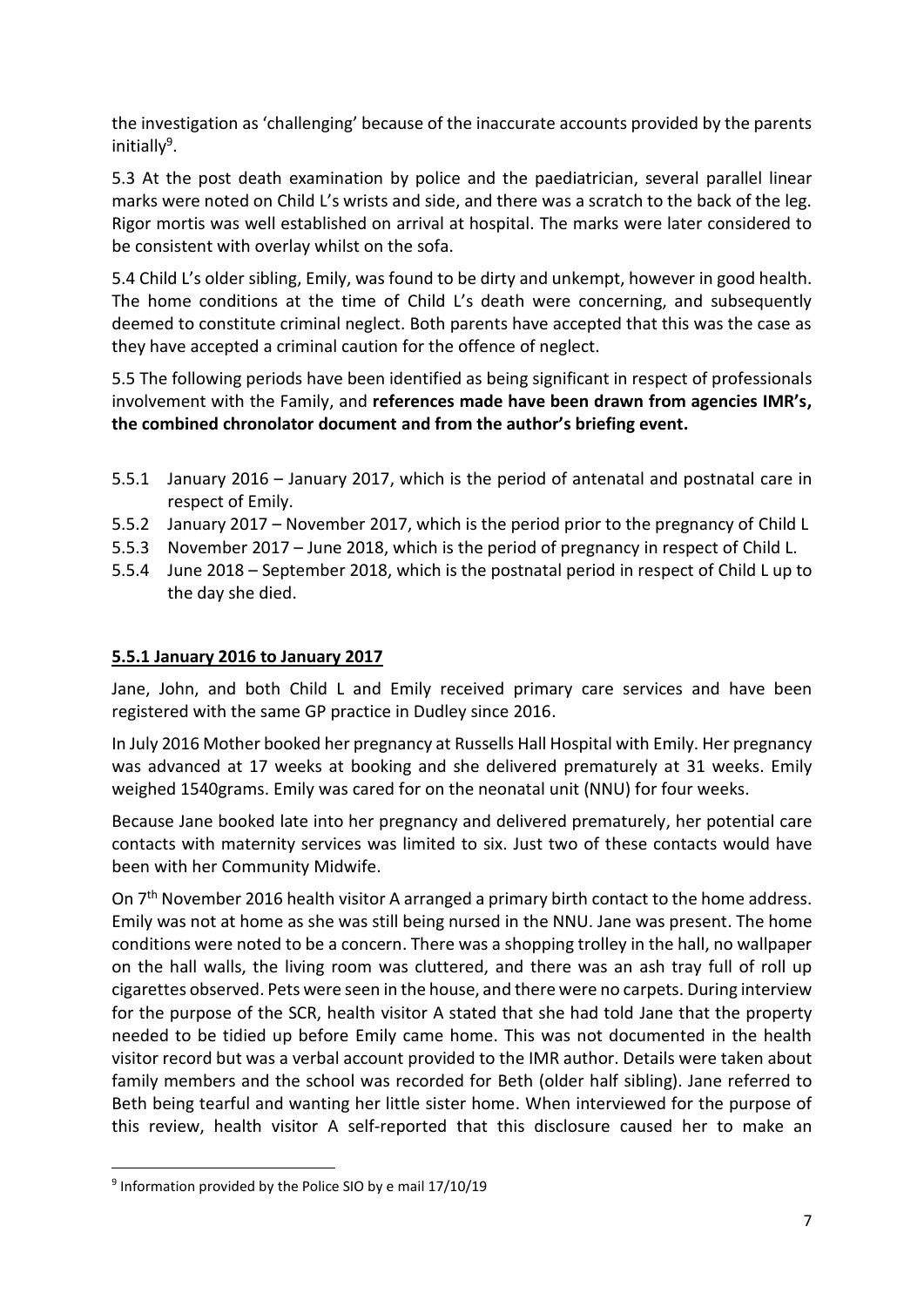assumption that Beth lived in the family home. Jane was noted to be low in mood, and tearful when the home clutter and smoking cessation was discussed. Health visitor A offered support and advice. There is no record of consideration being given to submitting a multi- agency referral form (MARF).

On 28th November 2016 health visitor A was made aware of financial concerns by staff on the NNU. It was disclosed that in heavy rain Jane had put bin bags over her shoes and legs to keep them dry when she had visited the NNU. NNU staff also reported that there were concerns around the frequency of parental visits, and that there had been a period of four days when they had not attended. Jane had further disclosed that she did not have bottles for her baby and that the maternal grandmother, Ann, would be buying them. Health visitor A shared information about the home conditions observed on  $7<sup>th</sup>$  November 2016 with the NNU, and a joint home visit was arranged for the following day. There is no record of consideration being given to submitting a multi-agency referral form.

On 29th November 2016 health visitor A and a NNU nurse undertook a joint visit to the family home. Both parents were present. A cot and pushchair had been purchased by Ann, the maternal grandmother, and she was noted to be supportive of the family. The home environment was found to be tidy and uncluttered, the hallway was cleared, and no smell of a dog or of dampness was recorded. Carpets were in place. The temperature of the house was discussed, as it was felt to be cold. Health visitor A was asked about the dog during interview for the purpose of the review and she remembered seeing it in the garden but could not remember if it was discussed with the parents. The health visitor stated that she asked Jane about the use of bin bags on her feet and legs, and was told it was a long walk and she wanted to keep dry. Benefits, home safety, safe sleeping and support from the Children's Centre and community services were recorded in the record. A local church was to donate a Christmas hamper. The property was deemed suitable for discharge home.

Emily was discharged from hospital on 1st December 2016.

A community neo-natal nurse visited the following day and again on 9<sup>th</sup> December 2016 and no concerns were noted.

On 13th December 2016 Health visitor A and community nursery nurse A conducted a home visit for the purpose of the new birth contact. The joint visit was part of the nursery nurse orientation into her post. Emily, Jane and John were present. The home was noted to feel very warm, however John checked the temperature gauge and the temperature was within normal limits. The landlord had repaired the boiler. Jane and John were sleeping downstairs as their bedroom was being decorated. Child L was sleeping in a moses basket, also downstairs. The house was noted to be clean, and the clutter in the hallway was baby equipment. No reference is made to Beth in the record of the visit. Health visitor A stated at interview that she addressed the subject of the referral to a local food bank and John said he wanted to them to manage independently. The referral to the Children's Centre was not discussed as health visitor A said she had been told the family were not eligible prior to the contact. The information about the food bank and the Children's Centre was not recorded in the health visitor records.

A community neo-natal Nurse visited on 23<sup>rd</sup> December 2016 and no concerns were noted<sup>10</sup>.

<sup>10</sup> Chronolator - DGNHSFT notes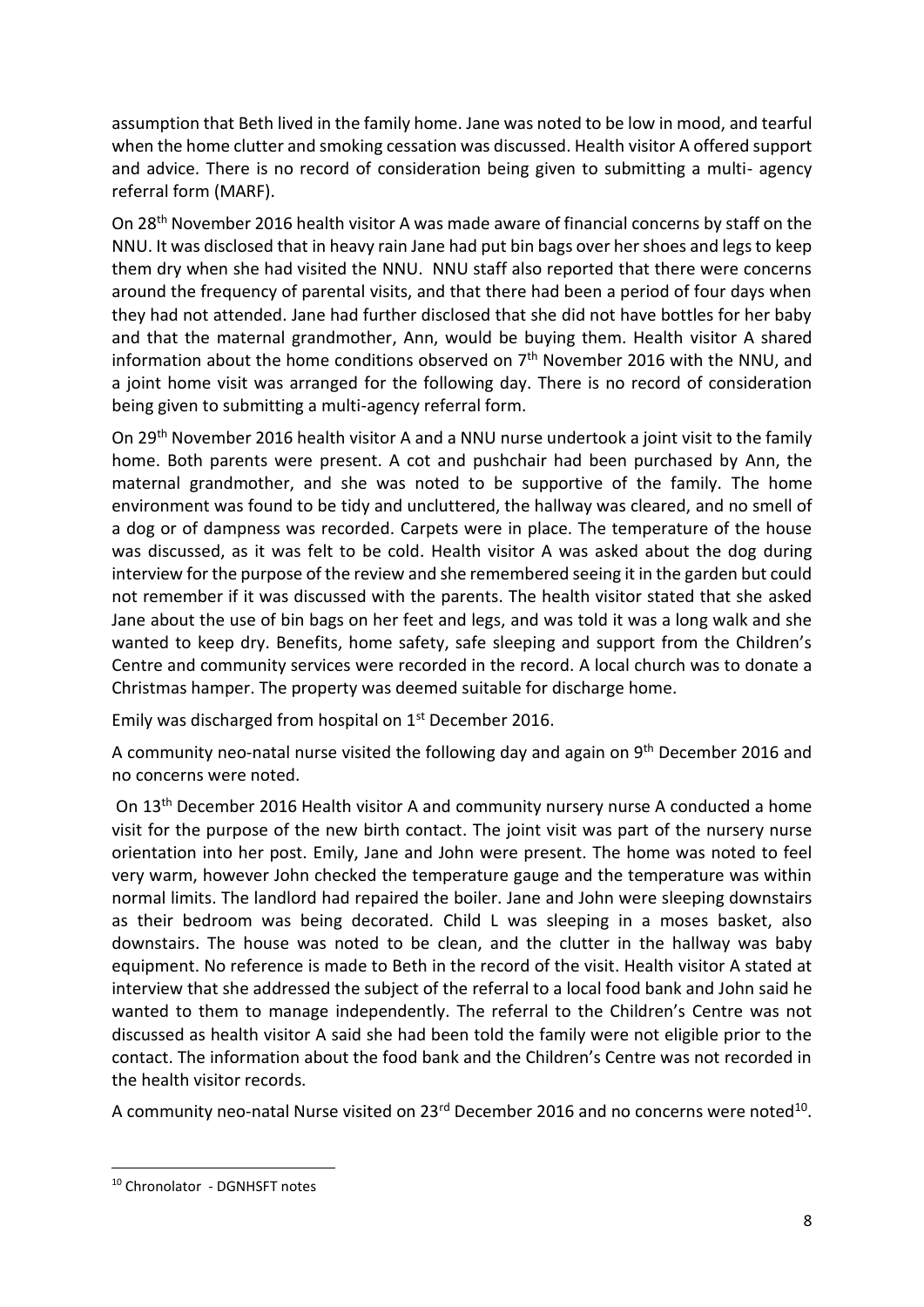### **5.5.2 January 2017 to November 2017**

On 2<sup>nd</sup> February 2017 a letter was received by the health visiting team informing them that Jane did not take Emily for an appointment with a dietician, however had made a telephone call to rearrange.

On 16<sup>th</sup> March 2017 a visit arranged by the health visiting team was cancelled due to sickness and an attempt was made to contact Jane, but the mobile was switched off and a message could not be left. A letter was sent to rearrange the visit for 4<sup>th</sup> April 2017.

On 21<sup>st</sup> March 2017 it is recorded that Emily was not brought to a dietician appointment

On 4th April 2017 community nursery nurse A conducted a home visit and Jane, John and Emily were present. The focus of the visit was a developmental review. Positive interactions between baby and parents were noted. It is recorded that Emily was sleeping in a cot. The family were signposted to playgroups and to a clinic for advice and growth monitoring. Jane stated that the dietician appointment had been missed and she was advised to try and rebook.

On 4<sup>th</sup> May 2017 health visitor A had contact with Jane and Emily in clinic for a weight review. Jane disclosed that she still did not have a new dietician appointment, and the health visitor called the dietician to rearrange.

On 13 June 2017 the dietician appointment was attended.

On 3rd October 2017 community nursery nurse A completed a 9-12-month developmental review for Emily at a nursery venue, with Jane. The Standard Ages and Stages Questionnaire (ASQ) assessment tool was used and it was noted that gross motor development required further assessment. Jane stated that Emily had an appointment with the paediatric consultant and dietician on the 05/10/2017. She raised concerns about Emily having 'sweaty feet' and referred to a skin condition that John had and a possible link. Advice was given about skin temperature. The information from the contact was discussed with health visitor A.

On 5th October 2017 Emily was taken to the neo-natal clinic appointment, and no concerns were noted.

#### **5.5.3 November 2017 to June 2018**

On 29th November 2017 Jane booked her pregnancy with Child L appropriately in the first trimester and accessed care throughout her pregnancy. She was booked for consultant led care due to her previous premature delivery of Emily. It is recorded that she disclosed that she smoked, however declined the offer of smoking cessation.

A dating scan took place on 6<sup>th</sup> December 2017 and antenatal blood screening tests were completed on 18th December 2017.

On 4th January 2018 community nursery nurse A tried to call Jane to review Emily's gross motor development, however there was no reply and a message was left. This appointment took place on 18th January 2018 at a nursery venue. Community nursery nurse A saw Jane and Emily and Jane asked for support in the form of foodbank vouchers, citing the fact that all their bills had come at once. This was referred to health visitor A. There is no reference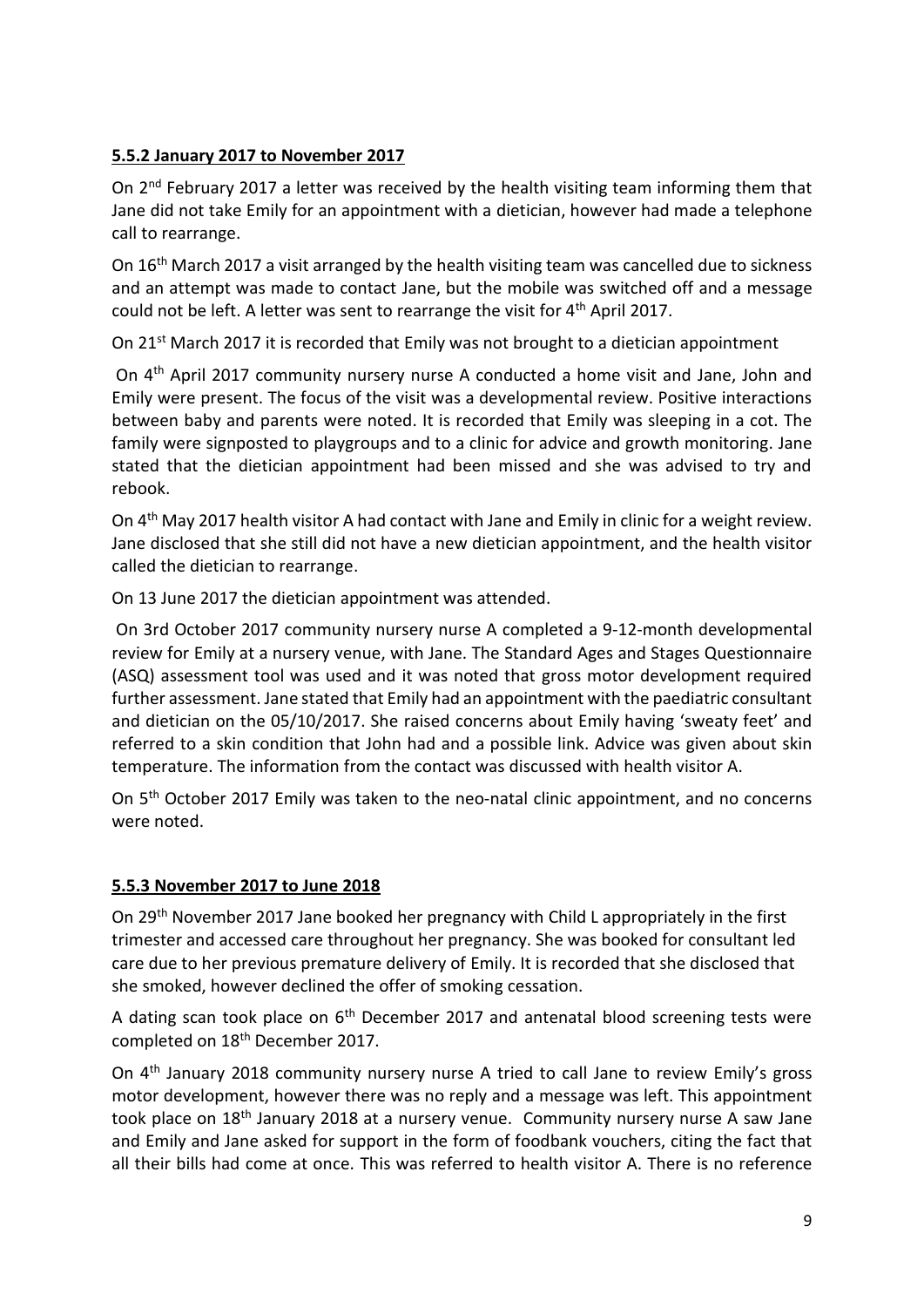made to the gross motor development. On 23<sup>rd</sup> January 2018 Health Visitor A attempted to call Jane and there was no reply and no facility to leave a message.

On 1<sup>st</sup> February 2018 community nursery nurse A attempted to call Jane and John answered. He stated that Jane was out and requested a call back later or the next day to speak to Jane. No reference was made to the request for a food bank referral during the call. During interview for the purpose of the SCR community nursery nurse A stated that she felt the financial situation was personal to Jane and she did not feel she wanted to discuss the food bank with John.

On 8<sup>th</sup> February 2018, 21<sup>st</sup> February 2018, and 4<sup>th</sup> April 2018 community nursery nurse A attempted to call Jane. However, the calls were not answered and she could not leave a message. A letter was sent to Jane on 5th April 2018. A call was made on 12 June 2018 by community nursery nurse A as neither parent had responded. John was spoken to, and a telephone review of Emily's progress was conducted, based on the responses provided by John.

On 9th April 2018 Jane attended antenatal clinic where her carbon monoxide levels were found to be high and growth of Child L was just above the  $10<sup>th</sup>$  centile. She was advised of the risks of smoking to her unborn child. She declined a referral for smoking support.

On 30th April 2018 health visitor B made a home contact for an antenatal visit. The home was described as 'cluttered but minimally acceptable'. This was explained in interview for the purpose of the SCR as meaning the home was not in good repair. The front room was cluttered with toys and household objects, but had a safety gate across the doorway. The second downstairs room was described as 'not excessively cluttered' and no safety issues were identified. A record was made of a previous history of paternal cannabis use and the health visitor stated that she would have asked about drug usage and there was no disclosure of current use. Family members, including Beth and Emily, were recorded on the antenatal record, along with the school for Beth. There is no further information regarding whether Beth was resident at the home and health visitor B has stated that they felt reliant on a disclosure of the information from the family. John's history of a skin condition was recorded on the health records and the health visitor stated he disclosed that information and how it affected him. It was concluded that the condition would have no impact on the baby.

On 9th May 2018 Jane attended for an antenatal appointment. A routine enquiry in respect of domestic abuse, in line with the procedures for antenatal appointments $^{11}$ , was made, which was negative. She was advised of the effects of smoking whilst pregnant. Routine growth scans took place on 14<sup>th</sup> May 2018 and 4<sup>th</sup> June 2018. Child L was a breech presentation and an attempt to change the presentation on  $7<sup>th</sup>$  June 2018 was not successful. On 20<sup>th</sup> June 2018 Jane attended for an antenatal appointment. A routine enquiry in respect of domestic abuse was made, which was negative. She was advised of the effects of smoking whilst pregnant.

<sup>11</sup> DGNHSFT antenatal appointment procedures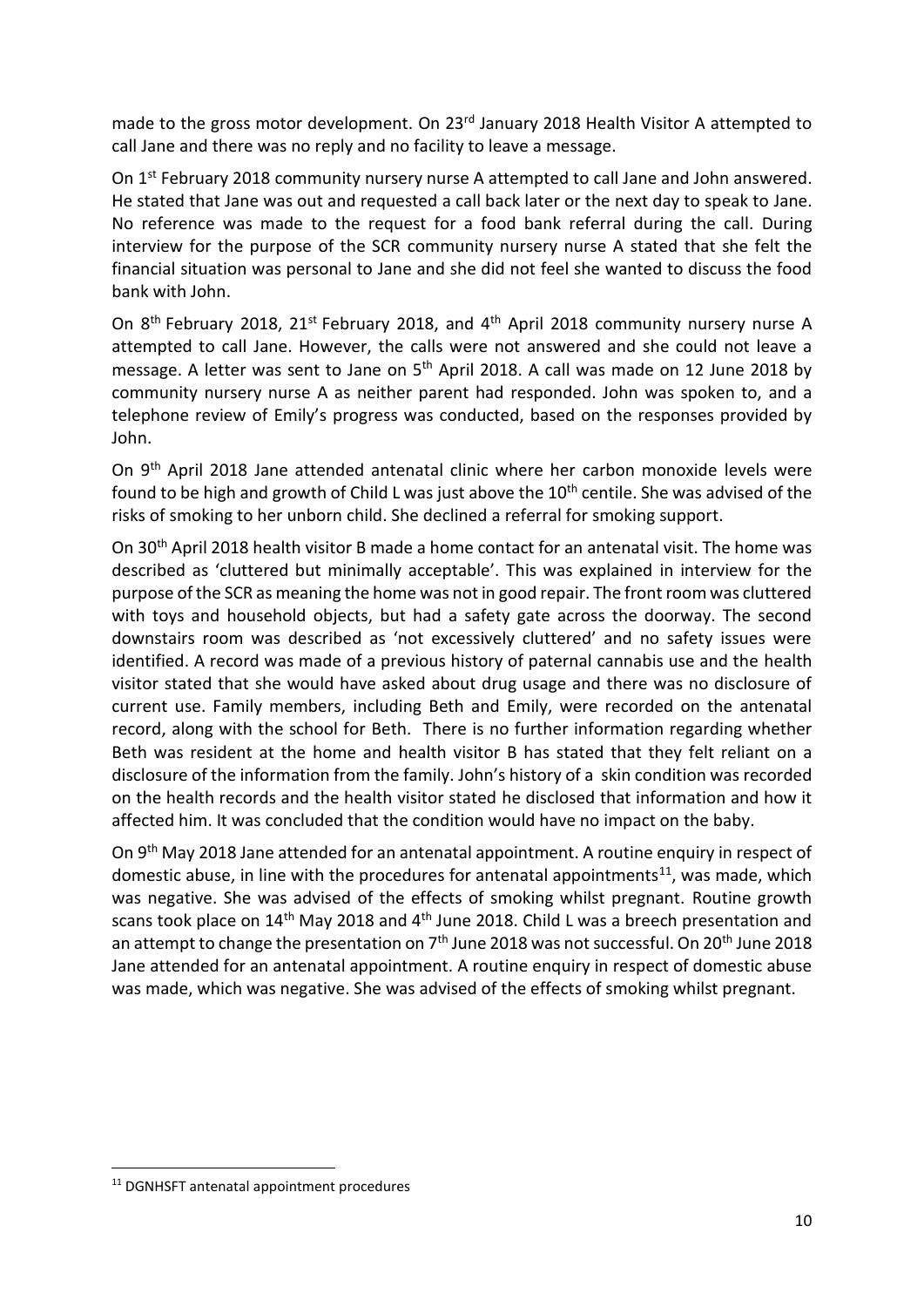#### **5.5.4 June 2018 to September 2018**

Child L was delivered at term in June 2018. She was intra- uterine growth restricted, weighing 2.710kg, consistent with a mother who had smoked during pregnancy<sup>12</sup>.

On 27th June 2018 the community midwife (CMW) visited the home address as Jane and Child L had been discharged from hospital. The only detail recorded is that safe sleeping and a smoke free home were discussed. The CMW has been spoken to as part of the review and confirmed that the kitchen and the baby's room would have been accessed. Feeding equipment was seen and the preparation of feeds was discussed. The moses basket was seen and checked, and it was confirmed that Child L should sleep in the parents' room for a period of six months.

On 28th June 2018 health visitor C contacted John by telephone to make an appointment for the new birth visit. As Jane was not present, John requested that a call be made the following day. There was no reply to this call, therefore a letter was sent arranging the visit for 5<sup>th</sup> July 2018.

Child L was not brought to a new born screening appointment on  $30<sup>th</sup>$  June 2018. As this appointment was due at the weekend, the parents were required to bring her to the hospital. If it had been due on a weekday, then it would have taken place at home.

The appointment was carried out as a home visit by a CMW on  $1<sup>st</sup>$  July 2018. The CMW has been spoken to as part of the review. Her recollection of the visit is described as being very clear and she does not recall seeing any concerning home conditions. She accessed the kitchen to wash her hands and can recall that the back door was open leading into the garden. She has described the kitchen as untidy, and there were about two days worth of dirty dishes.

On 5th July 2018, at midday, health visitor C attended the family home for a primary birth contact. The contact was made after a failed contact at 1040 hours, which was followed up by a telephone call to John. He explained that the family had been asleep. Health visitor C completed the primary birth contact in line with the relevant procedures<sup>13</sup>. The health visitor could not remember if she had the details of the antenatal contact made by health visitor B on 30th April 2018. During the contact both Jane and Emily were present. Child L was seen in her moses basket. Emily was reported by Jane to be asleep upstairs and she woke and came downstairs during the contact. Emily had a full nappy and was not dressed. The health visitor described the day as hot, and was not concerned about Emily being undressed or the full nappy as she had been sleeping. The assessment for safe sleeping with Child L was conducted upstairs and health visitor C noted that Emily's room contained a mattress on the floor. The mattress was stripped of bed linen, despite the fact that Emily had been asleep. Clothes were on the bedroom floor in Emily's room. Jane explained that she was buying a new bed frame and that was why the mattress was on the floor. The home was described by health visitor C as 'cluttered'. There was food debris on the floor underneath Emily's feeding chair. A cigarette lighter was observed on the floor. Jane stated she had not had time to tidy up, as she had been sleeping. A used feeding bottle was noted and health visitor C advised on the safe use of feeding bottles. There was evidence of smoking in the home and health visitor C addressed

<sup>12</sup> <https://www.ncbi.nlm.nih.gov/pmc/articles/PMC3881126/>

<sup>&</sup>lt;sup>13</sup> Standard Operating Procedures (SOP) for Healthy Child Programme Universal Service offer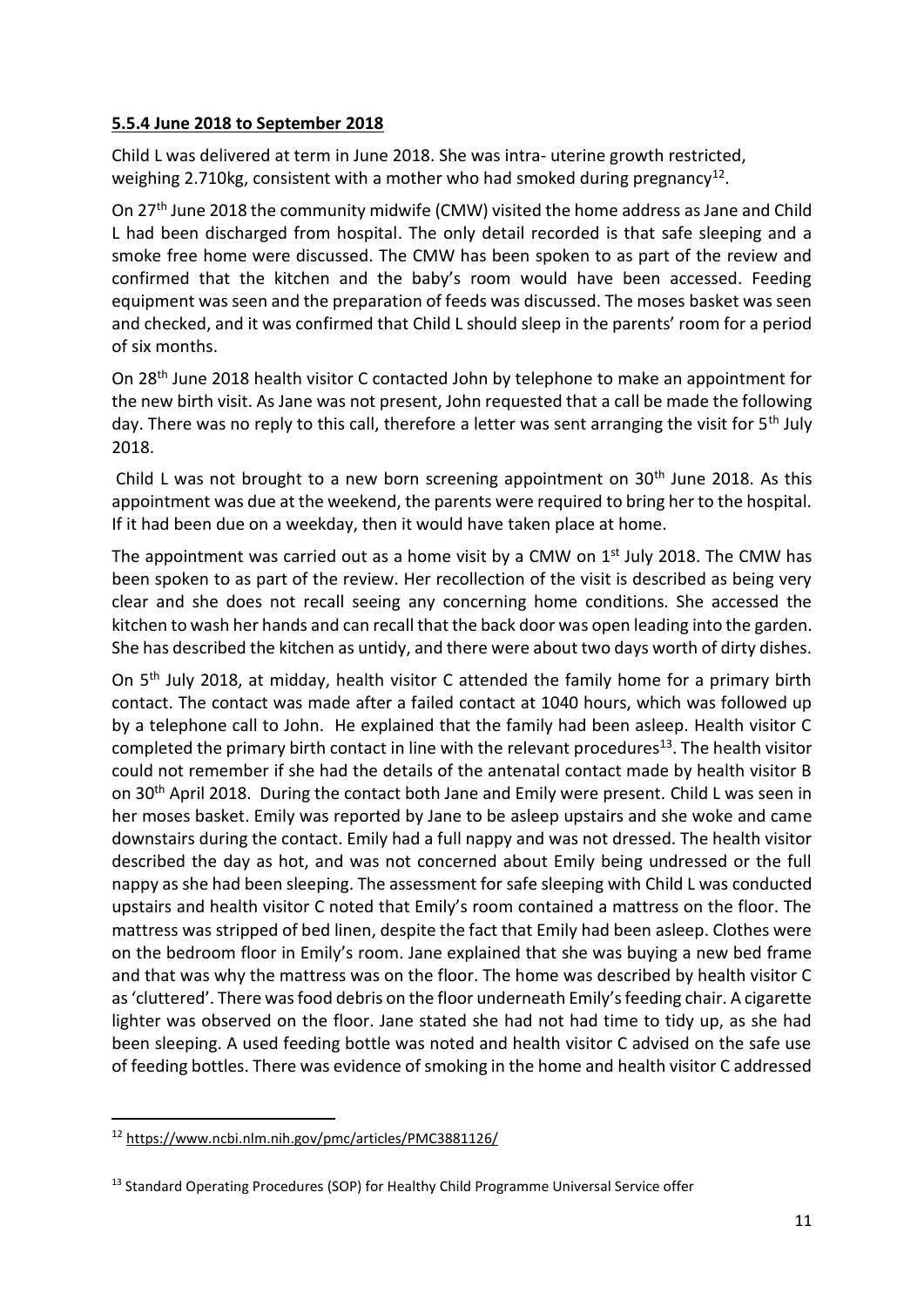this with Jane. It was noted that a safety barrier was in place to prevent entry into the kitchen and the bathroom. It does not appear that John was present.

A further home visit was conducted by a CMW on  $5<sup>th</sup>$  July 2018. The records are brief, and there is no mention of the home conditions or siblings. Of note is the fact that the health visitor had visited earlier that day. The CMW has been spoken to as part of the review by the DGNHSFT IMR author and has provided further detail. She can recall that it was a very hot day and that Emily was asleep upstairs. Jane spoke with the CMW from an upstairs window, and then took about ten minutes to come downstairs and open the front door. She had both children in her arms and they sat in the living room. The room was dark as the blind was lowered. The room is described as minimally furnished, and the available furniture was 'cluttered together'. The CMW was shown the photographs taken by the Police following the death of Child L, and has stated that the clutter did not reflect the images shown in the photographs. She did not consider the room to be dirty. She did not access the kitchen as she used hand gel and didn't need to clean her hands, and she did not access the bedrooms. Child L was examined from top to toe and both Jane and Child L were discharged from maternity care.

The following day, 6<sup>th</sup> July 2018, health visitor C made a telephone call to Jane to reiterate home safety in respect of the cigarette lighter she has observed on the floor. During interview for the purpose of the SCR by the IMR author, the health visitor stated that she had reflected overnight and felt she needed to reinforce the risks and ensure that Jane took action.

On 7<sup>th</sup> July 2018 Child L's hearing test was completed at Russells Hall Hospital.

On 7<sup>th</sup> August 2018 health visitor C attended the family home for the 6-week assessment. There was no reply. A calling card was left and telephone contact was attempted, but there was no reply. A letter was sent to rearrange the visit.

On 16th August 2018 health visitor C had a home contact for the 6-week assessment. Present were Jane, John, Emily and Child L. Parents stated that they had the wrong date for the previous contact, as they were expecting a visit on  $6<sup>th</sup>$  August 2018. It is recorded that health visitor C apologised, although it is not clear from the records which party had made the mistake. It is reported that Emily was happy and smiling and appropriately dressed and that Jane had good interaction with Child L. She had a small lump to the side of her neck and parents were advised to consult with the GP. Jane stated that there was no evidence of low mood. The home was described as cluttered but tidier than the previous contact on 5<sup>th</sup> July 2018. During interview the health visitor stated that she was in the living room for the contact and there was no evidence of food on the floor. Parents stated that they attended play group with Emily and they were invited to attend the health visiting clinic.

Child L died on 3rd September 2018, 17 days later.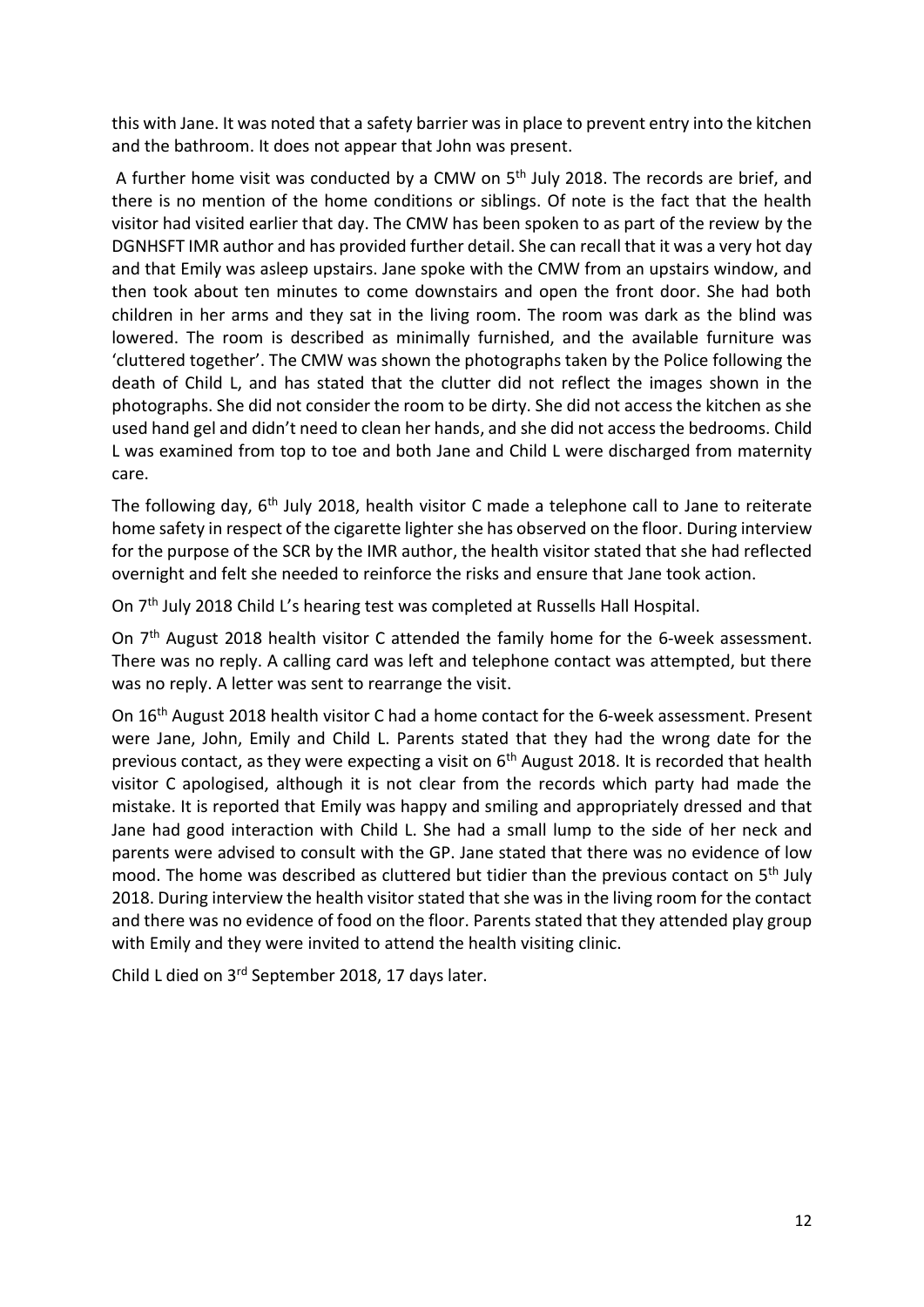## <span id="page-12-0"></span>6. Analysis

## **6.1 How effective were the professionals involved with the family in assessing the home conditions and parenting ability, and taking appropriate action.**

6.1.1 The family received Universal Services, which are the services provided to all children, young people, and their families. None of the professionals referred to in this report considered completing a Graded Care Profile 2  $(GCP2)^{14}$ , a Multi-Agency Referral Form (MARF), or offering Early Help in this case. At the time of Child L's birth Emily was just 20 months old and, given that she was premature at 31 weeks gestation, would have been significantly dependent on her parents. Early Help is taking action early and as soon as possible in order to provide support where problems are emerging for children, young people and their families, or with a population most at risk of developing problems.

The GCP2 has been promoted widely within Dudley since 2016 following a number of cases in which neglect was a feature. However, in this case none of the professionals have documented that they considered neglect was a feature, and anecdotally<sup>15</sup> it does not appear that it was utilised very frequently. There is also no documented evidence that a Multi-Agency Referral Form (MARF) was considered, due to the concerns raised regarding parenting ability, financial circumstances and sub optimal home conditions, at any point during the scoping period. GCP2 is triangulated with Dudley's neglect strategy. A number of practitioners have completed GCP2 train the trainer training and training for frontline staff is offered via the DSCB on a regular basis.

Training on the GCP2 is available for all midwives and health visitors and would give guidance through assessment of evidence of neglect at home. It was not utilised in respect of any of the visits conducted to the family home. If it had been, it would have indicated the requirement to submit a MARF.

6.1.2 Currently there is an antenatal home visit conducted by health visiting services in the second trimester of pregnancy. There is no procedure for antenatal midwifery services to conduct a home visit in place at present. Some visits may take place on an adhoc basis. It would be good practise for midwifery services to perform a routine antenatal home visit. Parents may be more at ease in their own environment as opposed to a clinical surrounding, and will be more likely to engage and disclose to a midwife when there is engagement for a length of time. Professionals are able to assess home conditions and ensure preparations are made for the new born. Any concerns could be raised and discussed with the health visitors, who do conduct an antenatal home visit. Monthly meetings take place between the health visiting team and the midwifery team and consideration could be given to conducting a joint visit in certain cases.

6.1.3 The antenatal contact with DGNHSFT was a good opportunity to assess the level of health visiting support the family were likely to need, and to review the previous history. This

<sup>&</sup>lt;sup>14</sup> The GCP2 is a widely used assessment tool designed to help professionals identify when a child is at risk of neglect. It assists professionals to measure the quality of care being given to a child in respect of physical care, safety, love and esteem on a graded descriptive scale, and is designed to give a representative overview of the current level of care. The grades are based on observations and good quality evidence gathered.

<sup>15</sup> IMR authors meeting 09/10/2019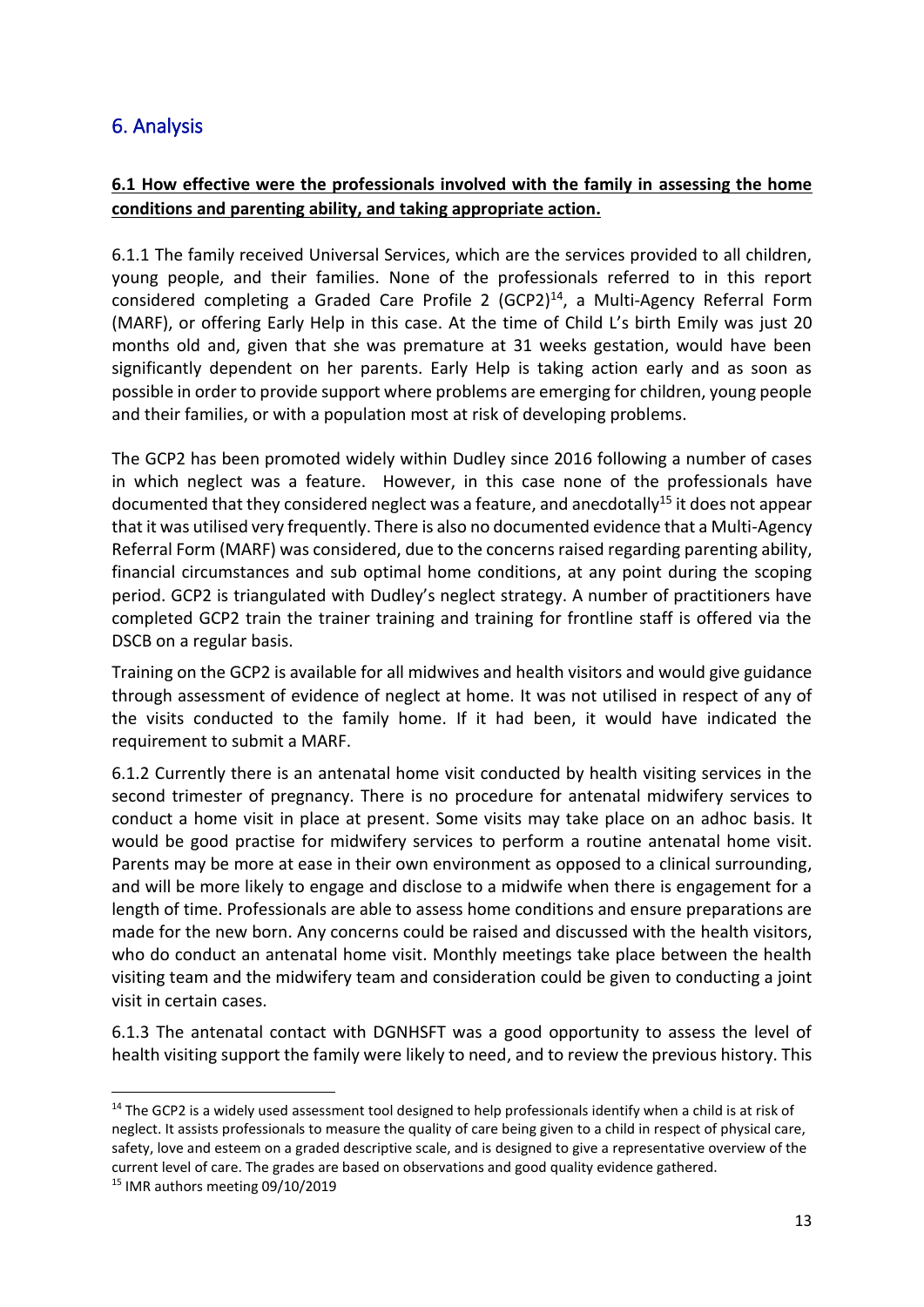would have indicated they were going to need more support than Universal Services. There was a history of paternal drug use, maternal low mood, financial difficulties, a cluttered home environment and an older sibling being cared for by a relative.

6.1.4 No health visitor antenatal visit took place in respect of Emily because she was born 9 weeks prematurely. However, Emily was in the NNU at the time the primary birth contact was due and the health visitor completed a home contact prior to her discharge home, on 7<sup>th</sup> November 2016. It is probable that only Jane was present, as there no reference to John. This was good practice and meant that the health visitor could make an assessment before the discharge from the NNU. The health visitor identified cluttered and unhygienic home conditions and discussed them with Jane, arranged a follow up contact and a joint visit with a neonatal nurse. It was noted that home conditions improved before the discharge home was agreed for Emily. The maternal grandmother had gifted baby equipment to the family.

6.1.5 A joint visit took place on 29<sup>th</sup> November 2016, where both parents were present. The GCP2 was promoted widely in the borough at this time. Jane consented to a referral to the Children's Centre. A Children's Centre, sometimes called a Sure Start Centre, is a place where parents, carers or families with children under 5 years old can go and use play facilities, join in groups and receive support. Of note is the fact that there was no consideration of the living arrangements for Beth, the older sibling, despite the fact that it was presumed that she lived with the family. She was not to taken into consideration again until after the death of Child L.

A number of concerns had been highlighted, including home conditions, financial concerns, and infrequent visits to Emily. Emily was also a premature baby, and it was assumed that there was a 7 year old sibling residing in the premises. Of note is the fact that Jane had been tearful when clutter was discussed on  $7<sup>th</sup>$  November 2016. It was an omission by the health visiting team and the NNU staff to make a referral to social services at this point, and enable an Early Help Assessment to be offered and considered.

6.1.6 Further home visits took place on 13<sup>th</sup> December 2016, by health visitor A, and 4<sup>th</sup> April 2017, by community nursery nurse A. Both parents were present. In respect of the first visit, whilst it is highlighted that there was good delivery of the SOP, particularly in relation to safe sleeping and smoking, there was no follow up of the referral to the Children's Centre, or discussion around the family finances, apart from a reference to food banks. There is still a reference to clutter.

Whilst it appears that the family were coping, the impression is that they would have benefitted from further support, and the offer of Early Help should have been made. A MARF should have been submitted,

In respect of the second visit, the focus is primarily on the development of Emily, which was positive. However, two dietician appointments had been missed and there appears to be no urgency on the part of parents to rebook.

6.1.7 An antenatal visit for Child L was undertaken by health visitor B on 30<sup>th</sup> April 2018, where it is reported that the property was cluttered and that the parents were smokers. There was an awareness of paternal cannabis use, and dirty sofas and carpets. The property is described as cluttered but 'minimally acceptable'. Bearing in mind the visit was anticipated, and some attempt could have been made to improve the premises, this description is concerning. To have not made a referral to the Multi Agency Safeguarding Hub (MASH) was not acceptable.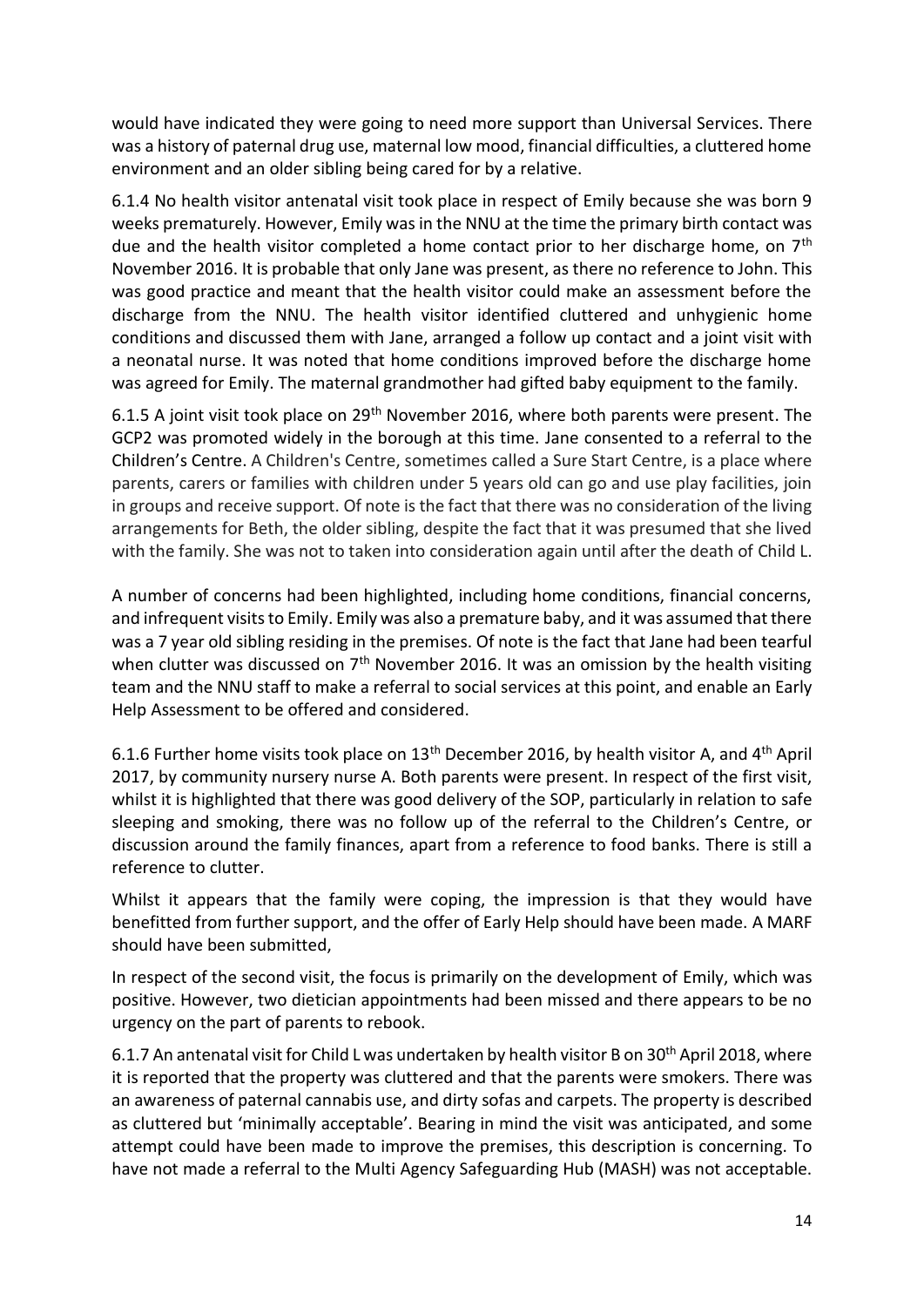It is not clear whether both parents were present. Referrals had also been made to the Children's Centre, but were declined, and there had been signposting to a playgroup and some community charitable services. The fact that parents did not appear to be engaging with additional support which was available should have been an additional factor.

Taking into consideration the information already known about the family and the home conditions, a referral should have been made to social services at this point. If the home was minimally acceptable, the family were unlikely to be in a position to improve it with the additional responsibility of a new baby. Mother had also asked about food banks, so there was unlikely to be additional financial support. There was a pattern of missed appointments developing, which would suggest they were struggling to meet the demands of caring for Emily, which was not likely to improve with the arrival of a new baby. Both parents were smokers, and had declined the offer of cessation support on a number of occasions. Use of the GCP2 tool would have made it clear to health visitor B that a referral was required.

6.1.8 Three visits were undertaken by the CMWs to the home address on  $27<sup>th</sup>$  June 2018, 1<sup>st</sup> July 2018, and 5<sup>th</sup> July 2018, following the birth of Child L. Three different CMWs attended. The purpose of the visits was to check on the progress of Child L and Jane. However, there is an expectation, as professionals with safeguarding training, that they should be professionally knowledgeable regarding the home conditions, particularly with what was known about the conditions following the birth of Child L. There is no reference made to home conditions in the records. The CMWs have been spoken to as part of the review process by the DGNHSFT IMR author and confirmed that only the position of the moses basket, the living room and the kitchen would have been accessed. Clutter and dirty dishes were noted, however not to the extent recorded in the Police photographs. All of the midwifery staff involved had received their level 3 safeguarding children training and were knowledgeable in safeguarding risk assessment and referral processes However, the DGNHSFT report author has identified a potential gap in training in respect of professional knowledge regarding what is a safe home environment.

6.1.9 Health visitor C also undertook a new-birth visit to the family home on  $5<sup>th</sup>$  July 2018. It appears that only Jane, Emily and Child L were present. Again, it would appear that there was no reply on initial attendance, and the visit was rearranged for later that day. It is not possible to ascertain whether Jane made an attempt to improve the home conditions. It was reported that the house was cluttered and there was food on the floor. A telephone call was made to Jane the following day as a lighter had been found on the floor. There was no bed frame for Emily and Child L said that she was buying a new bed, but there is no evidence of a follow up to ensure that a bed had been obtained. The bed did not have bed linen and the child was observed to have woken from sleep, with a full nappy, so the indicators were that, on this occasion, she was sleeping on a mattress without a cover. This was a potential sign of neglect that should have resulted in a referral to social services. If the GCP2 had been completed then this would have confirmed that it was required.

6.1.10 During the home visit undertaken on 16th August 2018 both parents were present, and it is documented that parents stated they had expected a visit on 6<sup>th</sup> August 2018. The house was reportedly 'still cluttered but appeared cleaner'. The fact that the parents had been expecting a visit earlier in the month could have provided them with an opportunity to improve the usual conditions, but this is supposition.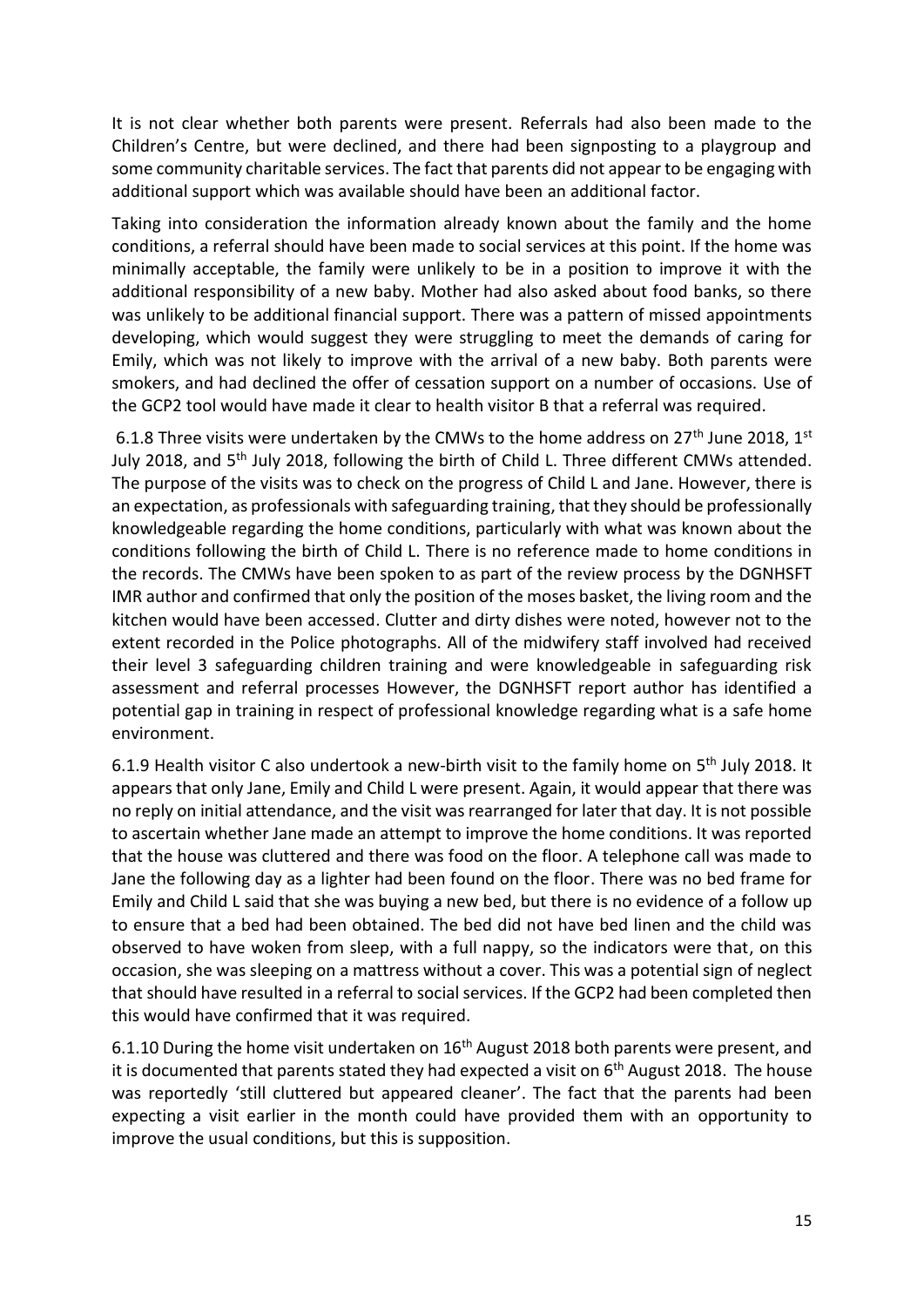6.1.11 The GCP2 was not used at any of the contacts with the family, by either the CMWs or the health visitors. It is reported that one health visitor stated when interviewed that they did not consider the home conditions to be any worse than other premises they visited in the area<sup>16</sup>. The GCP2 tool would have provided an indication that the family should have been offered Early Help. Opportunistic contacts were not considered which may have given more information about the daily living activities, and signs of neglect, such as the lack of a bed, were not always followed up after they were identified. The BCPNHST report stated that health visitors said that the GPC2 was not easy to use without electronic access, however the report author said that there was no evidence of this being the case<sup>17</sup>.

Initial contact failed for the visits in July and August 2018, and were rearranged for later that day. There is also an indication that, when John was present for the visits, there is evidence of disguised compliance. For example, only Jane was present for the visit on  $7<sup>th</sup>$  November 2016 and she became tearful when discussing the home conditions. In July 2018 she attempted to explain the clutter by saying that she was tired and had been sleeping, and that she had been caught unawares.

Community referrals were made to the Children's Centre to a Family Support Worker and to local charitable groups for food and gift funding. The referrals were appropriate but lacked follow up to establish if the family were accessing the support, and if not, why not?

6.1.12 It was noted during initial contacts that the family had with the health visiting team that maternal grandmother, Ann, was a 'very big support' for them, and it is documented that she helped financially. In respect of the antenatal and post-natal contacts for Child L, there is no mention of her role and, importantly, whether she was still providing support. This is a factor which should have been considered when ascertaining the parents' ability to care for Emily and Child L, bearing in mind a second child would presumably require additional support.

6.1.13 The health visiting team and the CMWs were all up to date with their mandatory safeguarding children training. Staffing levels have been identified as appropriate throughout the scoping period.

6.1.14 There is no indication within the GP records that the family's home was visited during the scoping period by any members of staff from the practice. There is no information to suggest that an Early Help Assessment, MARF or GCP2 should have been considered during either of the pregnancies for Child L and Emily. Whilst Jane attended for antenatal appointments at the GP practice with the community midwife, there is no reference to poor home conditions in the antenatal recordings within primary care.

6.1.15 Reports of the home visits refer to clutter. The NHS advice<sup>18</sup> in respect of clutter relates to hoarding and identifies it as a problem when

• the amount of clutter interferes with everyday living  $-$  for example, the person is unable to use their kitchen or bathroom and cannot access rooms

<sup>16</sup> BCPNHST IMR

<sup>17</sup> Minutes of SCR panel 07/11/2019

<sup>18</sup> www.nhs.uk/conditions/hoarding-disorder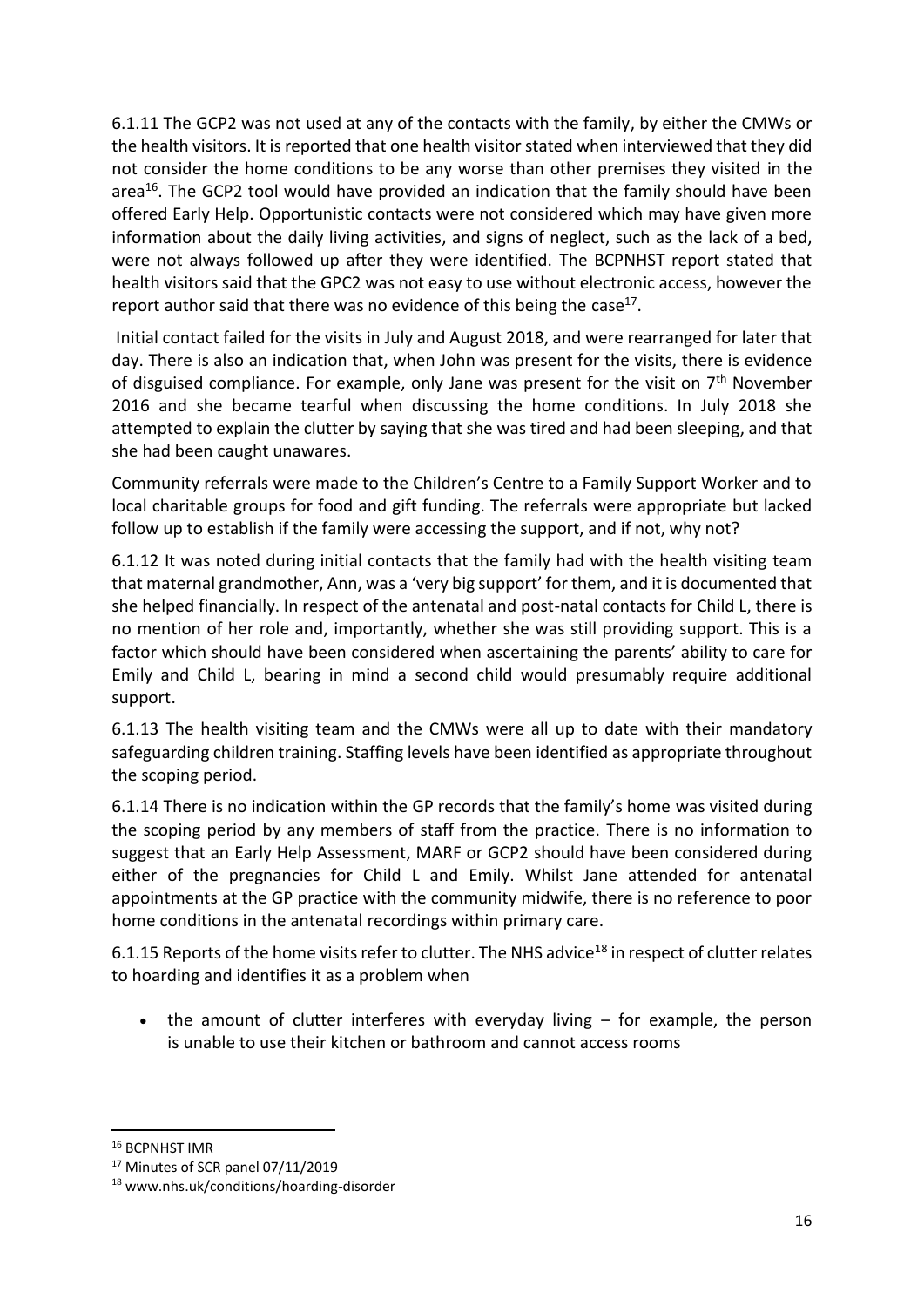• the clutter is causing significant distress or negatively affecting the quality of life of the person or their family

The Clutter Image Rating Scale (CIRS) is a tool aimed at assisting professionals in identifying the impact hoarding, and the resulting clutter, can have on a person and their family. There is no indication that the home conditions were as a result of either Jane or John hoarding items, however the tool could have been used to assist professionals in identifying how the clutter was contributing to the general neglectful conditions.

## **6.2 What enquiries were made to identify the sleeping arrangements, particularly as it was assumed that three children were residing in the premises?**

6.2.1 Co-sleeping has been identified as a feature in a number of child deaths in the borough and the Dudley Child Death Overview Panel (CDOP) have supported the development of campaigns and leaflets to raise the risks of co-sleeping with parents. Safe sleeping practices are discussed with parents by the CMW and the health visitor in the antenatal and postnatal periods. This was recorded within the Health Visitor records for all of the home visits undertaken, in line with SOP. The parents were clearly aware that Child L should have been sleeping in the moses basket, as they maintained that they had put her to sleep in the basket until they were presented with medical evidence to the contrary.

6.2.2 Good practice was noted in identifying that the premises were unsuitable for a new born on  $7<sup>th</sup>$  November 2016. During the second visit on  $29<sup>th</sup>$  November 2016, a new cot for Emily was observed. It was good practice to arrange for the parents to stay in the ward flat with Emily the night before her discharge. There is also reference to noting the temperatures of the rooms during the visits on  $29<sup>th</sup>$  November 2016 and  $13<sup>th</sup>$  December 2016, and noting attempts to make sure this was remedied. On 13<sup>th</sup> December 2016, it is recorded that Emily was in a moses basket. On 4<sup>th</sup> April 2017 it is recorded that Emily was in a cot. Community nursery nurse 1 discussed safe sleeping at the 9 -12 month review with Emily. It was discussed during the first home visit by the CMW on 27<sup>th</sup> June 2018.

6.2.3 There is no record of it being discussed during the antenatal visit conducted by health visitor B on 30<sup>th</sup> April 2018, where the house was described as minimally acceptable, and there is no reference to where Emily was sleeping.

6.2.4 Following the home visit on 5<sup>th</sup> July 2018 by health visitor C, it is recorded that Jane had been sleeping downstairs as they had had a bad night sleep. Emily had been asleep upstairs, but it is recorded that there was no bedding on her mattress as Jane said that it had been removed for washing. Safe sleeping was discussed. Child L was in a moses basket.

6.2.5 It is clear that safe sleeping was discussed with the family. However, the fact that Emily had been sleeping on a mattress without bedding was not discussed further and should have been checked at the following visit on 16<sup>th</sup> August 2018. There is no reference to safe sleeping being discussed at this visit in the record of the visit. No mention is made of the parents sleeping arrangements and the bedrooms in general. This can often provide a clearer indication of where family members are sleeping and ensure there is no disguised compliance when speaking with professionals. No mention is made of considering where Beth was sleeping during any of the visits, despite the fact that an assumption had been made that she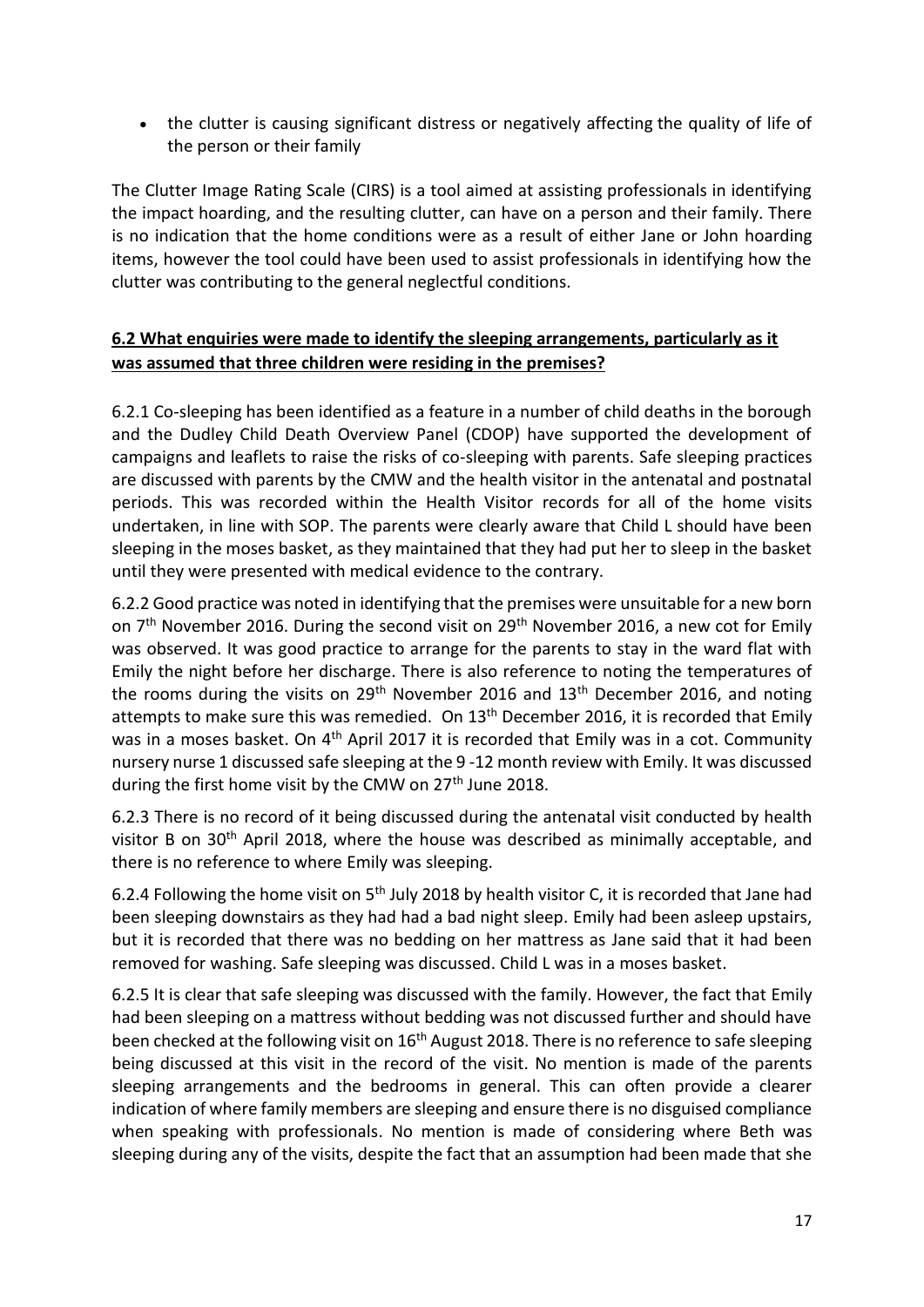was living with the family in November 2016 when Emily was born and that the house only had two bedrooms.

### **6.3 Professional Curiosity around Beth living with maternal Grandmother, Ann.**

6.3.1 Following the death of Child L, it was identified that Jane left Ann's home, when Beth was 5 months old, to live with John. Beth remained with Ann. The reason for this has not been identified in any of the records examined for the purpose of this review. Within the GP records from this time there is no reference to the fact that the child no longer lived with her mother. This may be due to the fact that professionals were unaware despite maternal grandmother being awarded a residence order in 2012. There appears to have been a lack of professional curiosity around the reason for Beth remaining with Ann. It was not explored by professionals during the scoping period. In subsequent pregnancies, the pregnancy with Beth is recorded but there is no indication within the GP records that Beth's place of residence was questioned.

6.3.2 It is recorded within the maternity records initially that Emily was Jane's first pregnancy. However, records later indicate that she was seen visiting the ward when Emily was born, and professionals were aware of her.

6.3.3 Little was known about Beth and she remained invisible to the health visiting team. There was no recognition that she was living outside of the family home because questions were not asked at contacts about her, other than her name and her school at the postnatal contact on 7th November 2016. Her address is not recorded in the health visitor records. A comment by Jane that Beth wanted her younger sibling home led health visitor A to make the assumption that she lived in the family home. There is no record of questions being asked about Beth's health or well-being during any of the contacts for Child L and Emily. She would have not been expected to be present during the contacts as they were usually daytime contacts during term time. There is a clearer picture in the records for Child L about Emily, and her appearance and behaviour were commented on during professional contacts for Child L.

6.3.4 The fact that there was so little professional curiosity is respect of Beth is of considerable concern. It was presumed that she lived with the family at the first contact in November 2016, however she is never referred to again. Bearing in mind the other concerns identified, which should have resulted in a referral to social services, consideration should have been given to the living experience of the other child believed to living in the premises and any safeguarding considerations relevant to them. It is surprising that none of the professionals entering the premises identified the fact that there were no belongings attributable to a child of primary school age, particularly in relation to attendance at primary school. Advice was given in respect of safe sleeping, however there is no reference to where Beth was sleeping.

6.3.5 If it had been identified that Child L had an older sibling not residing with the family, further scrutiny should have taken place to ascertain the reasons why. This may have identified safeguarding concerns relevant to Emily and Child L.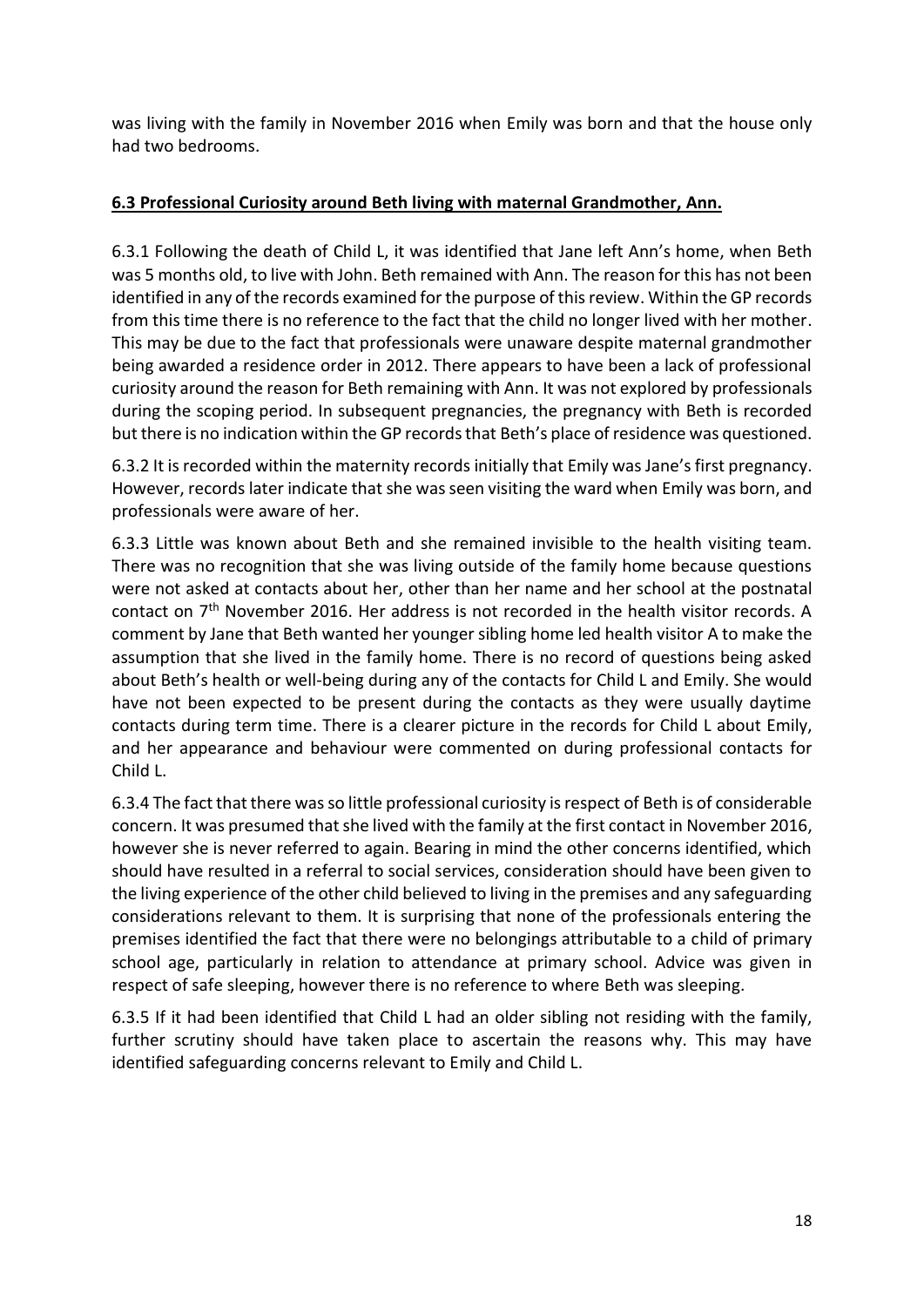## **6.4 What was known regarding maternal and paternal mental health and their substance misuse?**

6.4.1 John's GP records provide information around potential family safeguarding concerns in relation to substance misuse. It is clear from the notes that in 2009 he was receiving medication for depression and anxiety. He had searched the internet regarding his symptoms of dry skin and teeth problems and believed that he was suffering from a genetic disorder involving defects of the hair, nails, teeth and skin (a diagnosis was later confirmed). In February 2009 it wasindicated that he had moderately severe depression. At this consultation he admitted to smoking cannabis. It is documented that he had previously used heroin and crack cocaine but that he had stopped; however, he reported that he was estranged from his family because of drug misuse. He also informed the GP that he had anger issues, had been physically violent towards people and had previously been a problematic alcohol user. He stated that he had recently been released from prison following a drink driving charge. In July 2009 he attended the GP practice whilst on a community service order, as he had missed a session due to his skin problems.

In October 2012 he attended the GP practice complaining of low back pain and reported that he smoked cannabis as he found it less sedating than analgesia. There is a letter dated 29th November 2012 from the GP stating that John had been charged with cultivating cannabis and was using it due to chronic back pain. However, there would be no reason for the midwifery team to check the medical records of John unless safeguarding concerns had been identified within the records of Jane. It would be difficult to justify accessing medical records if there were no specific family safeguarding concerns. This can be problematic as a holistic picture of the family is not always possible.

6.4.2 There is no reference within Jane's medical records that there were concerns regarding her mental health or substance abuse. There is reference to her being tearful during the visit on 7<sup>th</sup> November 2016 following the birth of Emily. There is no evidence in the records of this being signposted to the GP or acknowledged as a risk after the birth of Child L. It is recorded that she was asked about substance misuse appropriately throughout her antenatal checks, but did not disclose any misuse.

6.4.3 Whilst parental substance misuse does not automatically indicate child abuse or neglect, it can have an impact on children in a number of ways, which includes impairment on the development of an unborn child. A parent's practical caring skills may be diminished by substance misuse and withdrawal from substance misuse may give rise to mental states or behaviour that put children at risk of injury, psychological or emotional distress or neglect. Children of parents experiencing withdrawal are known to be at increased risk of significant harm<sup>19</sup>. Substance misusing parents may find it difficult to prioritise the needs of the children over their own and money available to the household to meet basic needs may be reduced. Children may be at risk of physical harm, or death, if drugs and drugs paraphernalia are not stored safely and children have access to them.

6.4.4 In this case the parents admitted to police following the death of Child L that they had used drugs and alcohol the night before and, during the home visit, drug paraphernalia and a cannabis plant wasfound in the house. This would suggest that the parent's substance misuse was regular and that the children were at risk of significant harm, especially in light of what

<sup>19</sup> Altobelli & Payne, 2014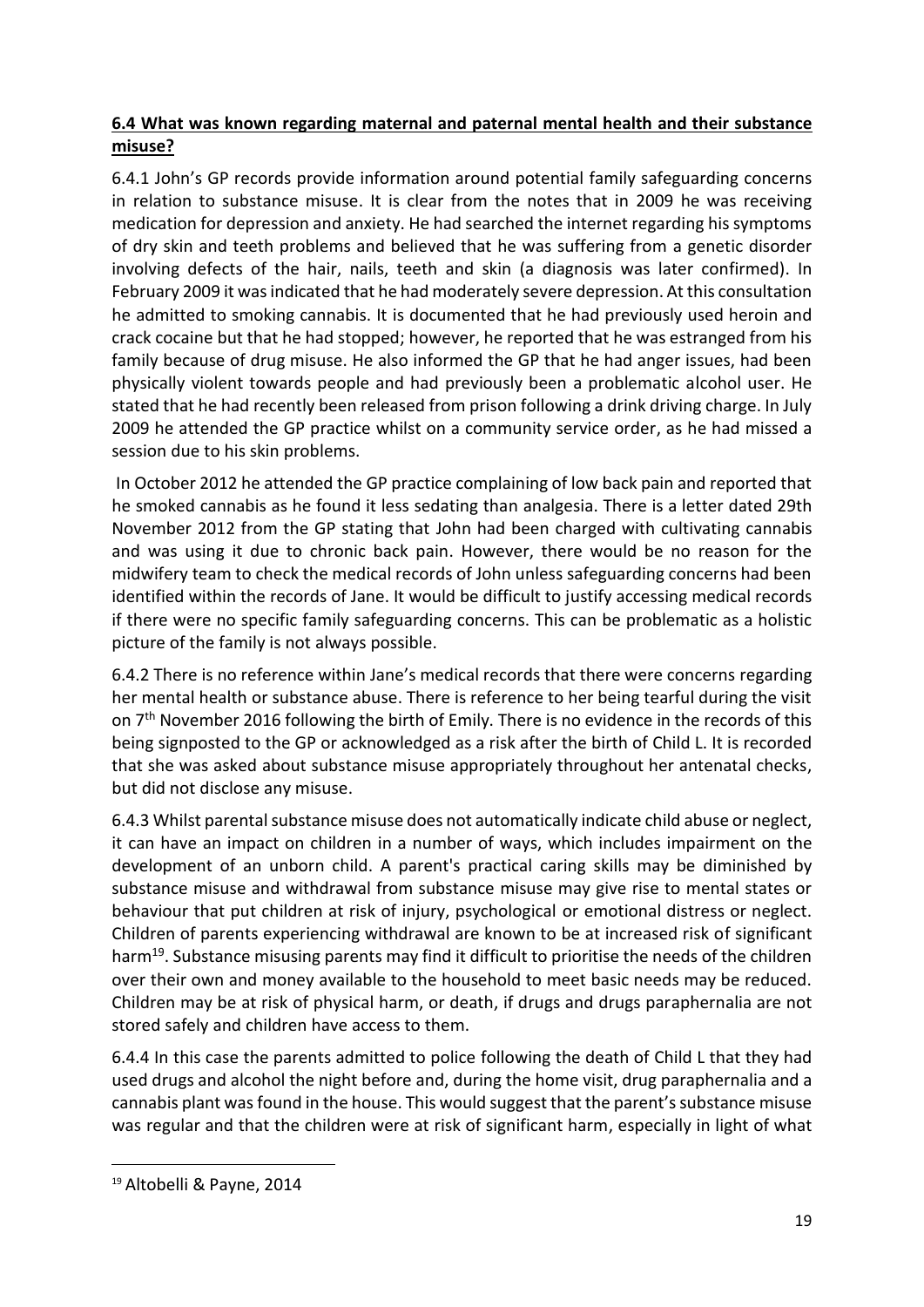was known about John's previous misuse. However, at the time of Child L's death, professionals were not aware of the substance misuse because the parents had not disclosed it and there is no information to suggest that professionals could have been aware of it as part of their observations within the home. A reference was made to historic paternal cannabis use within the health visiting record in respect of the visit on 30<sup>th</sup> April 2018, which was the antenatal visit for Child L. The home conditions were described as 'minimally acceptable' on this visit, and therefore the paternal cannabis use should have been considered further as information relevant in considering a referral to Social Services.

### **6.5 The financial circumstances of the Family**

6.5.1 It was good practice by the NNU staff to identify that there were financial concerns when Emily was on the NNU. However, there is no evidence of an in-depth discussion with Ann, maternal grandmother, when it was reported that she purchased 'all the shopping 'and that Jane had attended hospital with plastic bags over her feet. It was identified that Ann provided a lot of support to the family following the home contacts after the birth of Emily. This could have been explored further. Parents had also agreed to accept a food hamper prior to Christmas 2016.

6.5.2 Requests for financial assistance were made by Jane in January 2018, when she enquired about food vouchers, and this was not adequately explored to obtain a clear picture of how this impacted on the children. They may not have had enough food at that time and this should have been established immediately. Jane was pregnant, Beth was understood to be residing in the house, and Emily was only a year old. There were delays in contacting Jane after the request for financial assistance and it was not understood how the lack of food affected the daily experience of the children. An inappropriate judgement was made by the community nursery nurse that the request for food vouchers could not be discussed with John, and greater oversight from the health visitor was needed to examine why this conclusion was reached. Consequently, it does not appear that the vouchers were issued.

6.5.3 There is no mention of Ann after the birth of Emily. A theme throughout the contacts following her birth was the support, particularly financial, which she provided. It is unlikely that the financial circumstances of the family had improved, particularly in light of the request for food vouchers in January 2018, and the prospect of a second baby. This is something which should have been explored further to ascertain if her support was still available to the family.

6.5.4 The request for food vouchers was made by Jane, and it does not appear that John was present. The community nursery nurse did not feel able to discuss the matter with him when he answered the telephone. It may be that he did not feel comfortable asking for financial support, and this may have extended to him exerting control over Jane in this respect. However, this is supposition, and there is no evidence of further controlling behaviour. If the reasons behind Beth residing with grandmother had been explored, further information may have been available.

#### **6.6 How effective was the information sharing between the three agencies?**

6.6.1 The report provided by BCPNHST identifies that there was evidence of good links between the health visiting service and the midwife and the neonatal nurse. A health visitor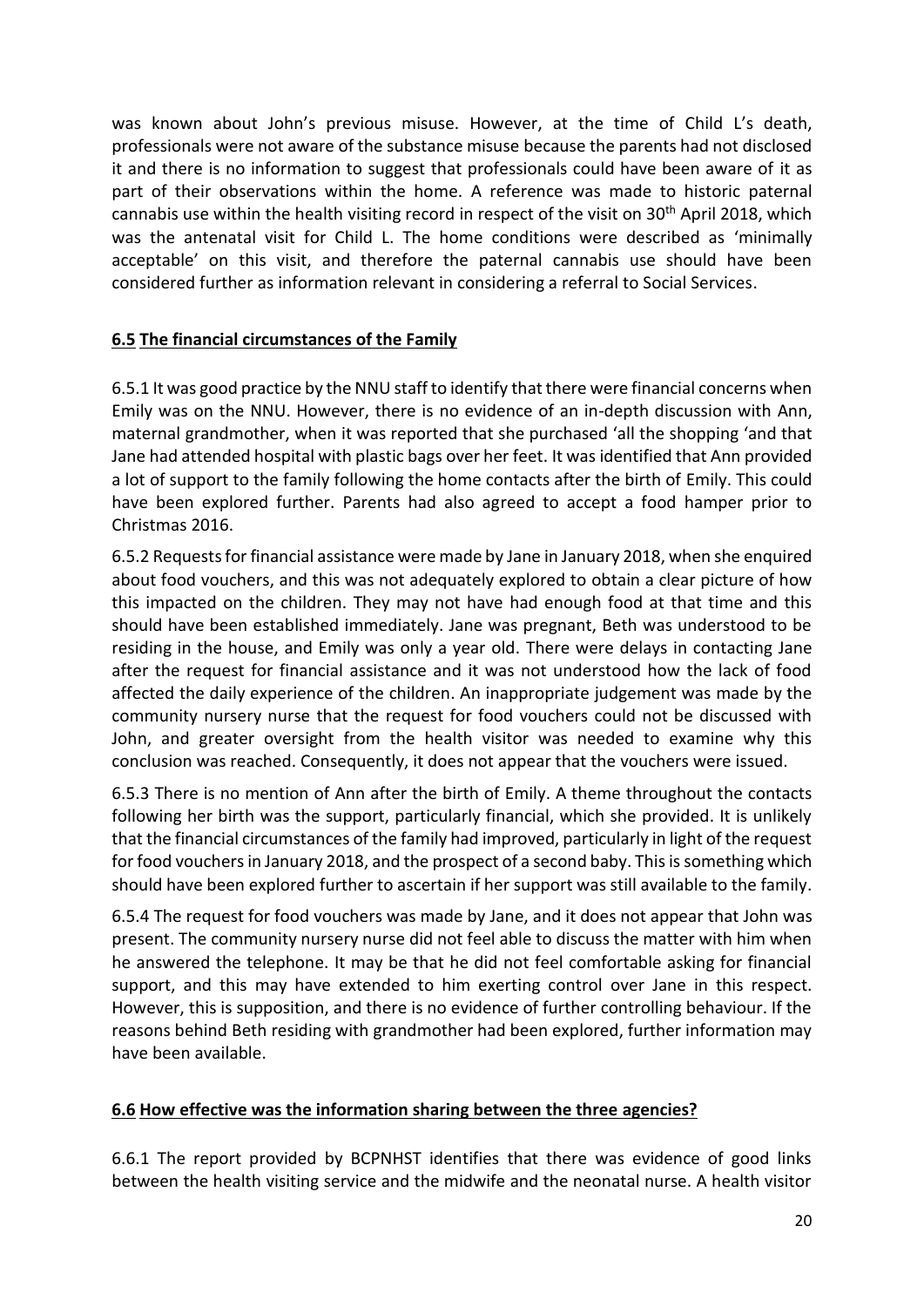in the team liaised regularly with the community midwife and this helped the service to identify the population requiring an antenatal contact. This has now extended to monthly meetings between the two agencies There is no record of any enquiries with the GP Practice to discuss the family and consideration of a Multi-Discipline Team meeting.

6.6.2 There is evidence of good information sharing between the NNU and health visitor A, which resulted in the joint visit to the home prior to the discharge of Emily in November 2016. However, on July 5th 2018, both the CMW and Health Visitor C attended the household on the same day, but separately.

6.6.3 According to the BCPNHST IMR the Protocol for Antenatal Contact (2018) was followed by the health visiting service with a contact with Jane and John prior to the birth of Child L. There was communication between the midwifery and the health visiting service prior to the contact. The midwife notified the health visitor that, in their professional opinion, the family required universal health visiting services. Health visitor B did not access the health visiting records for Emily and was not aware of the previous health assessments.

6.6.4 However at the time of the death, professionals did not appear to be aware of the substance misuse despite a reference to cannabis use within the antenatal health visiting records. There is no evidence within the GP records that this had been discussed with the midwife or health visitors.

6.6.5 The health visitors all stated at interview that the systems for records storage changed periodically and they found it confusing. The records system was based on the division of records alphabetically, and by surname, which could mean that family members' records were stored separately. However, it is reported that the records are stored in close proximity and this is not a barrier to checking all family members.

6.6.6 There is no indication in the health records that the family were discussed with a GP at the point where the community nursery nurse was having difficulty re assessing Emily's gross motor development, during March 2017. The procedures indicate that a failed contact after 2 attempts is escalated to the health visitor and then further attempts are made by engaging other partner agencies. During this period, there were also failures by parents to take Emily to her dietician appointment, and subsequently rearrange it.

#### **6.7 How effective was the safeguarding supervision**

6.7.1 At the time of Child L's birth community midwives were not receiving safeguarding supervision. They are now receiving formal supervision every three months, with any immediate concerns being escalated in the interim.

6.7.2 The health visitors had a meeting with their team leader every 6-8 weeks to discuss families of concern. One health visitor was newly qualified and had increased access to meetings with the team leader and some supervised support during visits. The health visitors showed awareness of the signs of neglect but also appeared to view the family circumstances as similar to the majority of their caseload, and without safeguarding supervision were less likely to reflect on this narrative and assess individual circumstances.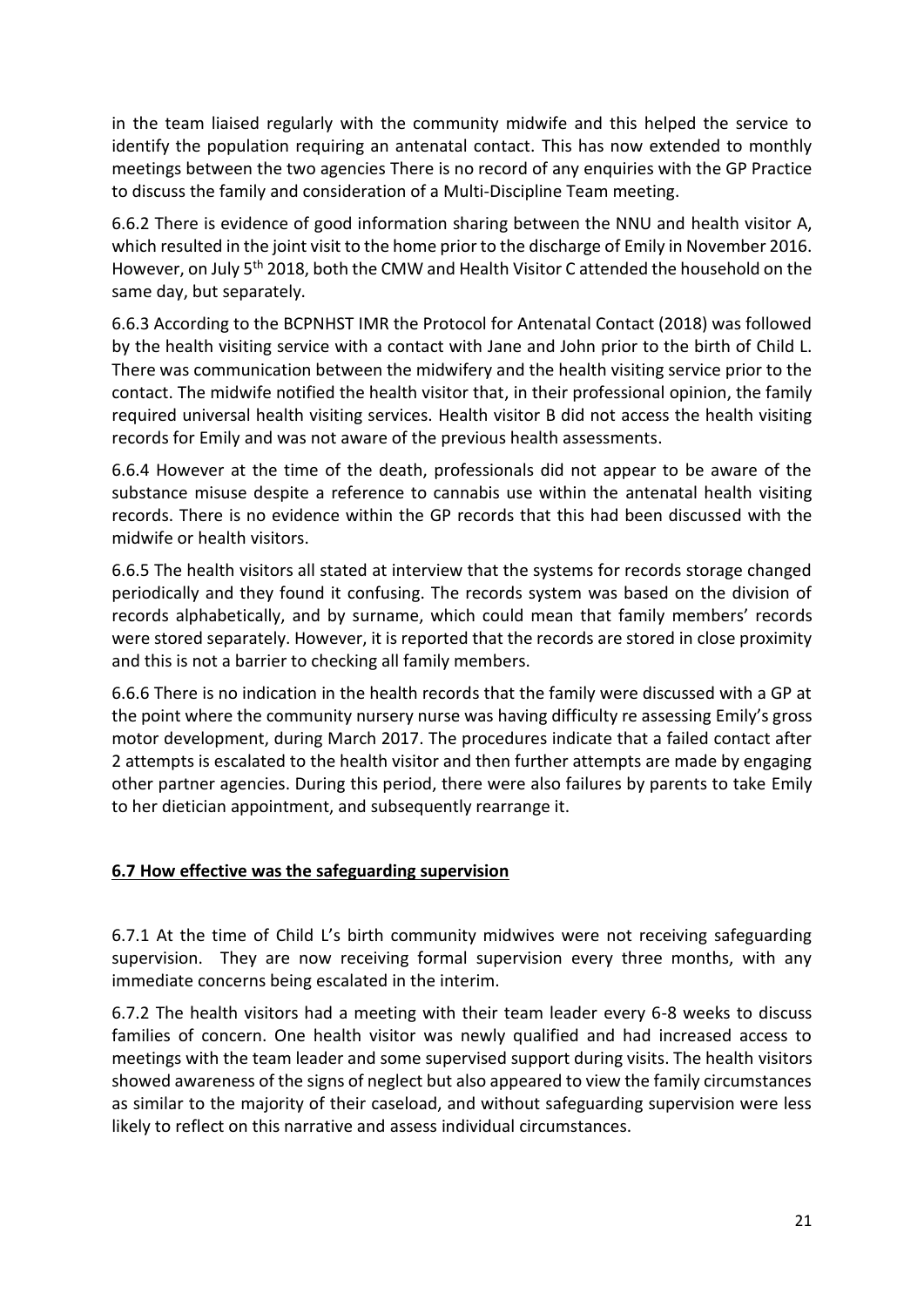Child Protection Supervision Standard Operating Procedure (2016)<sup>20</sup> encourage practitioners to have safeguarding supervision following a child being subject to a Child Protection Plan and to access supervision for other concerns as they required support. Safeguarding Supervision was not mandatory and the health visiting team did not access supervision for Child L and her siblings. The team leader confirmed having regular meetings with the team members every 6-8 weeks and encouraging them to discuss concerns and challenges. A newly qualified health visitor did not have child protection cases initially, and then was supervised by the team leader. The team leader offered a system of one to one's to identify challenges for the practitioners.

Safeguarding Supervision was not mandatory and was not accessed for this family, or for practitioner support.

6.7.3 Management of Was not Brought Appointments Standard Operating Procedure (2018)<sup>21</sup> relates to professional decisions when health visiting appointments are not kept. A delay in making contact with the family to review Emily's gross motor development was noted in the health records, when no response was received to a letter making arrangements. The community nursery nurse attempted to make contact but did not escalate to the health visitor when contact was not successful. There was an opportunity to discuss gross motor development during a clinic visit but it was not addressed by the community nursery nurse because financial concerns were raised by Jane. A referral back to the health visitor was appropriate at the first indication of a delay. There was also a dietician appointment which was missed, and a failure to rearrange this by the parents.

## <span id="page-21-0"></span>7. Conclusions

7.1 Considering the information used to undertake this review, it would appear that there had been very little multi-agency involvement with the family and that it was predominantly the midwifery and health visiting services which had had any recent contact with them. Despite concerns raised regarding home conditions in the antenatal and postnatal period by the health visiting team, and in the postnatal period of Emily by the midwifery team, there was no requirement to discuss this with the GP or document it in the GP records. There was no requirement to consider a referral to social services based on the information that the GP service were aware of.

7.2 At various interventions with the family, a referral by way of a Multi-Agency Referral Form (MARF) should have been submitted in respect the family as early as the NNU staff identifying financial concerns and the post-natal joint visit in November 2016. It should also have been completed following a number of other contacts prior to the death of Child L. The description of the home conditions as 'minimally acceptable' indicates that they clearly weren't. Completion of the GCP2 tool during 2017 and 2018, when it became widely used across Dudley borough following other SCRs, would have indicated the necessity to refer in respect of the home conditions. The CIRS tool could have been used to provide an additional indication.

<sup>20</sup>BCPNHST Standard Operating Procedure 7 (SOP 7)

<sup>21</sup> BCPNHST Standard Operating Procedure 9 (SOP 9)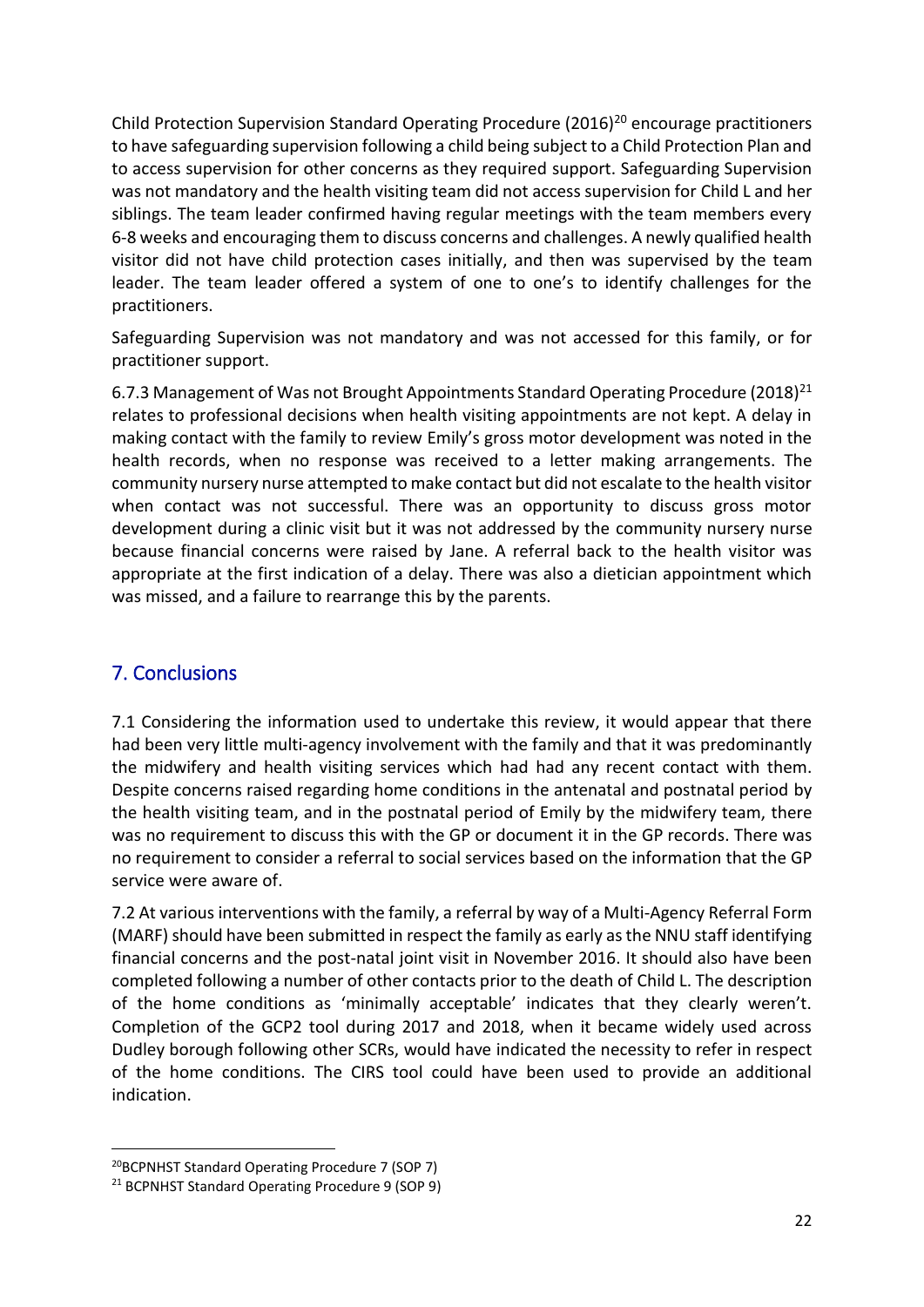7.3 The report has established that Beth, the older child of Jane, had resided with her maternal grandmother, Ann, since birth. There was no professional curiosity in respect of the circumstances of this arrangement, despite a Residency Order being in place since 2012. She became invisible and no consideration was given to her at any point after Emily left the NNU. If the reason for this arrangement had been explored further, it may have identified concerns in respect of the parenting ability of Jane and John.

7.4 There is no evidence of consideration throughout the scoping period in respect of the experiences of Beth and Emily of living within the household, and how the parenting abilities of Jane and John were impacting upon them. Beth is not referred to again by professionals after the birth of Emily. Appointments were not attended and not rebooked in respect of Emily. This is of particular concern as she was born 9 weeks prematurely. There is no indication that consideration was given to how the birth of a new sibling would affect the living experience of Beth and Emily, despite the home environment already being 'minimally acceptable'. Jane declined offers of smoking cessation, despite the fact that both Emily and Child L were IUGR. The sleeping arrangements and the financial circumstances were not properly explored. As co-sleeping was identified as a factor in the death of Child L by the pathologist, this was of particular relevance. The lack of consideration of the living experiences contributed to the failure to make a referral to social services.

7.5 There is evidence of disguised compliance on behalf of both parents. The home conditions were improved following the initial visit by health visitor A. There are a number of occasions when the home contacts failed at the first attempt, which could have provided John and Jane with an opportunity to improve the conditions. On two of the occasions when Jane has been on her own with professionals, she expressed concern about the home conditions and their finances. This could be interpreted as an indication that John exerted a controlling influence within the relationship, and likewise to professionals. The community nurse did not feel comfortable exploring the request for food vouchers, and a health visitor apologised for confusion over the timing of a visit.

7.6 Throughout the scoping period, John and Jane did not disclose alcohol and substance misuse to any professionals. They consistently denied abuse when asked, and there is no documented physical evidence of it within the reports. They were asked about it in accordance with procedures. However, there was an indication of historical misuse by John which was known by the health visiting team. Jane chose to reside with John in preference to her daughter, albeit this is supposition. Both Jane and John confirmed that they had consumed alcohol and used drugs during the period immediately before Child L's death, and it was considered a contributory factor by the pathologist. The historical substance misuse in respect of John should have been taken into consideration when determining that a referral should have been made to social services.

7.7 There seems to be a theme of each contact being viewed in isolation. Concerns around the home environment were identified prior to the discharge of Emily. The environment was described as 'minimally acceptable' at the antenatal visit for Child L, and Health Visitor C felt the need to make contact following the post-natal visit to address a particular concern. By not looking back at historical information, and recurring patterns of behaviour, there was not the opportunity for a full appreciation of the risks of neglect. The perceived difficulties accessing records prior to a contact with the family may have contributed to the trend of not reviewing the information and therefore not fully understanding the risks.